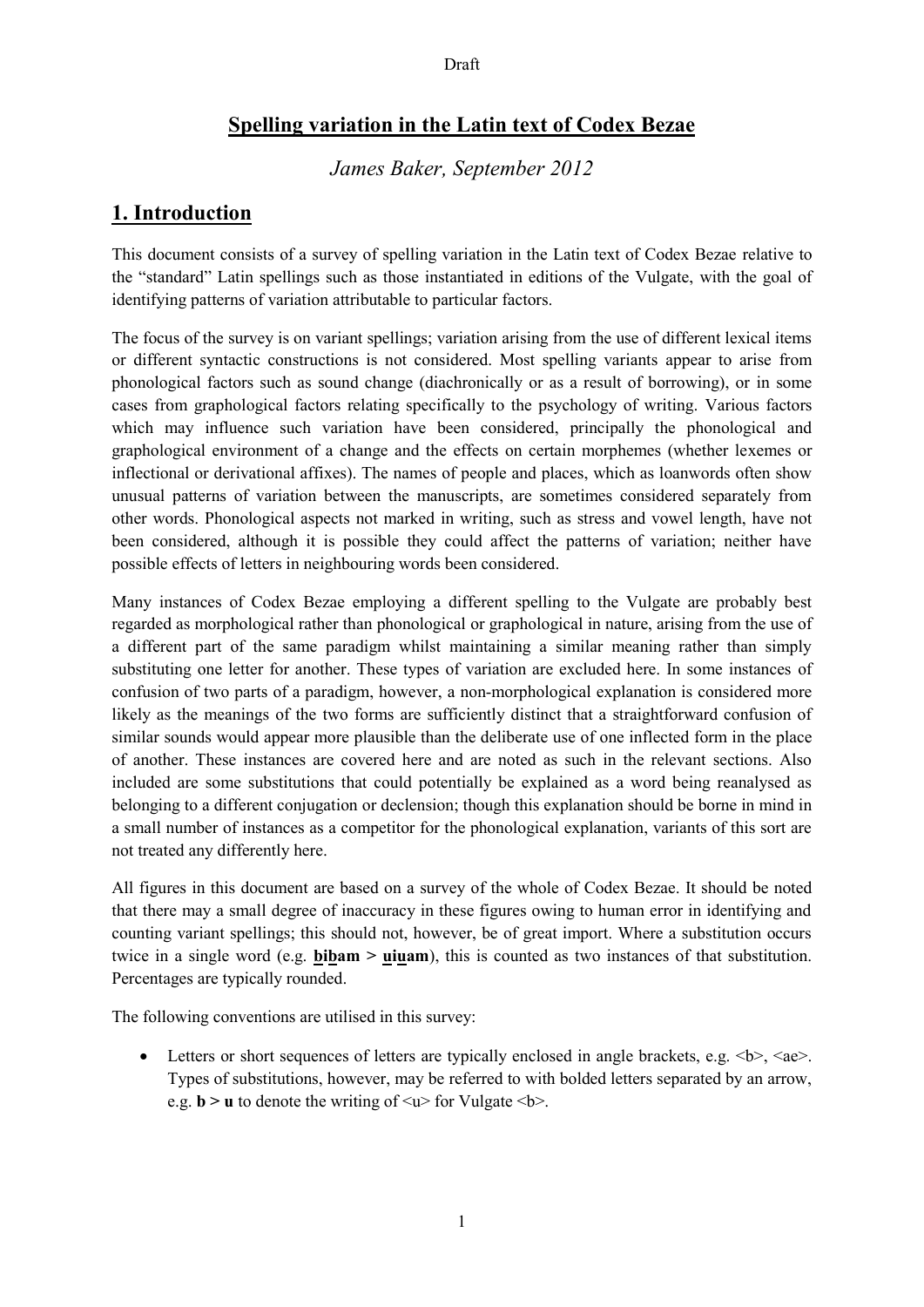- Occurring Latin wordforms are typically given in bold lowercase, e.g. **uidebitis**. Where the reference is to a lexical headword encompassing a variety of actually occurring inflected forms, this is given in bold capitals, e.g. **VIDEO**.
- Words given in square brackets denote a standard spelling of a word in Codex Bezae when that word does not occur in the corresponding part of the Vulgate, e.g. **[inchoauit]**.
- The following abbreviations are used: "Mt" for the Gospel of Matthew, "Mk" for the Gospel of Mark, "Lk" for the Gospel of Luke, "Jn" for the Gospel of John, and "Ac" for the Book of Acts.

# 2. Variation between</u>  $\langle u \rangle$  and  $\langle b \rangle$

# 2.1.  $\leq u$  for Vulgate  $\leq b$  >

There about 155 instances of this substitution. Excluding instances where it is written in place of Vulgate  $\leq \nu$  (see section 2.2), the letter  $\leq b$  occurs in the manuscript around 5708 times. Thus overall only around 2.7% of instances of  $\leq b$  are affected by the substitution.

# *2.1.1. Immediate phonological/graphological environment*

The table below gives the number of occurrences of the substitution  $\mathbf{b} > \mathbf{u}$  in the contexts of the immediately preceding and following letters between which it occurs (such contexts where it does not occur are not included). # represents a word boundary, i.e. occurs where a substitution takes place at the start of a word (this substitution never occurs word-finally). A dash indicates that there are zero instances of the substitution in the environment in question. Only environments in which the substitution occurs are included in the table. Superscript numerals refer to the notes given below the table.

|   | PRECEDING LETTER |   |  |  |  |  |  |
|---|------------------|---|--|--|--|--|--|
|   |                  |   |  |  |  |  |  |
| ⊻ |                  | - |  |  |  |  |  |
|   |                  |   |  |  |  |  |  |
|   |                  |   |  |  |  |  |  |
|   |                  |   |  |  |  |  |  |
|   |                  |   |  |  |  |  |  |

Notes – the following observations seem particularly significant:

- 1. All instances of the substitution in this environment affect inflectional endings.
- 2. This figure includes 10 instances affecting forms based on the root **LIBER**-.
- 3. This figure includes 12 instances affecting forms of **BIBO**.
- 4. This figure includes 32 instances affecting inflectional endings.
- 5. This figure includes 11 instances affecting inflectional endings, of which 9 occur in forms of **VIDEO**.
- 6. This figure includes 6 instances affecting forms of **BIBO**.
- 7. All instances of the substitution in this environment affect forms of **BONVS**.
- 8. This figure includes 12 instances affecting forms of **PARABOLA** and 14 instances affecting inflectional endings.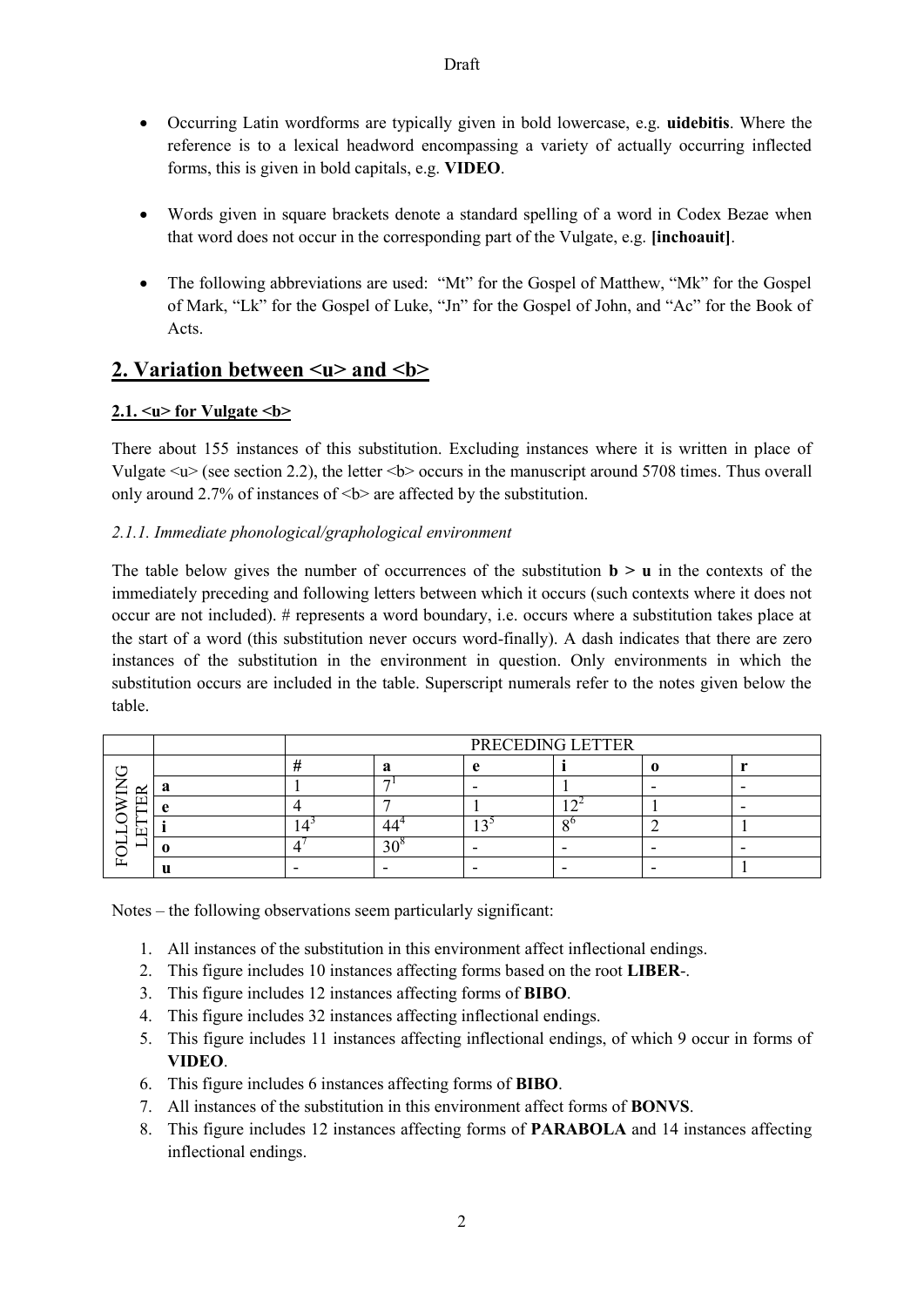The following table gives the number of occurrences of unchanged  $\langle b \rangle$  in the environments listed above. Examples of **u** > **b** have been subtracted. Grey cells correspond to environments where **b** > **u**  does not occur.

|              |   | PRECEDING LETTER |                      |                    |            |        |    |  |
|--------------|---|------------------|----------------------|--------------------|------------|--------|----|--|
| ∼ ⊨          |   |                  |                      |                    |            |        |    |  |
| ≃<br>∍       |   | .40              | $\sim$ $\sim$ $\sim$ |                    | 86         | $\sim$ |    |  |
|              |   | $\mathcal{L}$    | 353                  | ں ر                |            |        | -- |  |
| <u>—</u>     |   | 43               | 270                  | ЭO                 | 29.        | 533    |    |  |
| -            |   | O.               | ∠                    |                    |            |        |    |  |
| $\mathbf{L}$ | u |                  | οU                   | מר<br>$\mathbf{C}$ | $\sqrt{2}$ |        |    |  |

Thus  $\langle b \rangle$  is replaced by  $\langle u \rangle$  with the following percentage frequencies in the following environments (and with  $0\%$  frequency in all other environments – a dash in the table below also indicates  $0\%$ frequency):

|             |   | PRECEDING LETTER |     |     |       |       |       |  |
|-------------|---|------------------|-----|-----|-------|-------|-------|--|
| ↺           |   |                  | a   | A   |       |       |       |  |
| ≃<br>∽<br>- |   | 10/0             | 2%  | -   | $1\%$ | -     | -     |  |
|             |   | 3%               | 2%  | 3%  | 18%   | 20%   | -     |  |
| r÷.         |   | 25%              | 14% | 19% | 3%    | $1\%$ | 3%    |  |
| -<br>∽      |   | 5%               | 25% |     |       |       |       |  |
| 匞           | u |                  |     | -   |       |       | $1\%$ |  |

Overall only about 40% of instances of <b> occur in environments which are ever subject to change.

## *2.1.2. Wider phonological/graphological environment within the word*

1

The table below gives data relating to five letters, namely those corresponding to labial sounds, which it was thought might affect the rate of the  $b > u$  substitution. These are given in the first column

The second column gives approximately the total number of occurrences of the letter in the entire manuscript. The third gives an estimate<sup>1</sup> of the probability,  $P_7$ , with which the letter is likely to occur in a random selection of seven letters (calculated as  $P_7 = 1 - (1 - \frac{n}{2000})$  $\frac{n}{388000}$ , where *n* is the figure in the previous column and 388000 is an approximation of the total number of letters in the MS).

The fourth column gives the number of words containing the substitution  $\mathbf{b} > \mathbf{u}$  that also include the letter in question (not including the letter affected by the change). The fifth contains this figure as a percentage of the total number of words containing this substitution (where a substitution occurs twice in a word, this is counted as two occurrences of that word for current purposes).

|             | <b>Entire MS</b> |     | $b > u$ words |                  |
|-------------|------------------|-----|---------------|------------------|
|             | Count, $n$       |     | Count         | <b>Frequency</b> |
|             | 8800             | 15% | 16            | 11%              |
| $\mathbf b$ | 6600             | 11% | 29            | 19%              |
| m           | 21150            | 32% | 27            | 18%              |
|             | 3500             | 6%  |               | $1\%$            |
| u           | 24300            | 36% | 44            | 29%              |

<sup>&</sup>lt;sup>1</sup> A more accurate estimate would take into account that when letters appear in sequence there are restrictions on the ways in which they may combine, but the estimate given here is probably sufficient for the current purpose.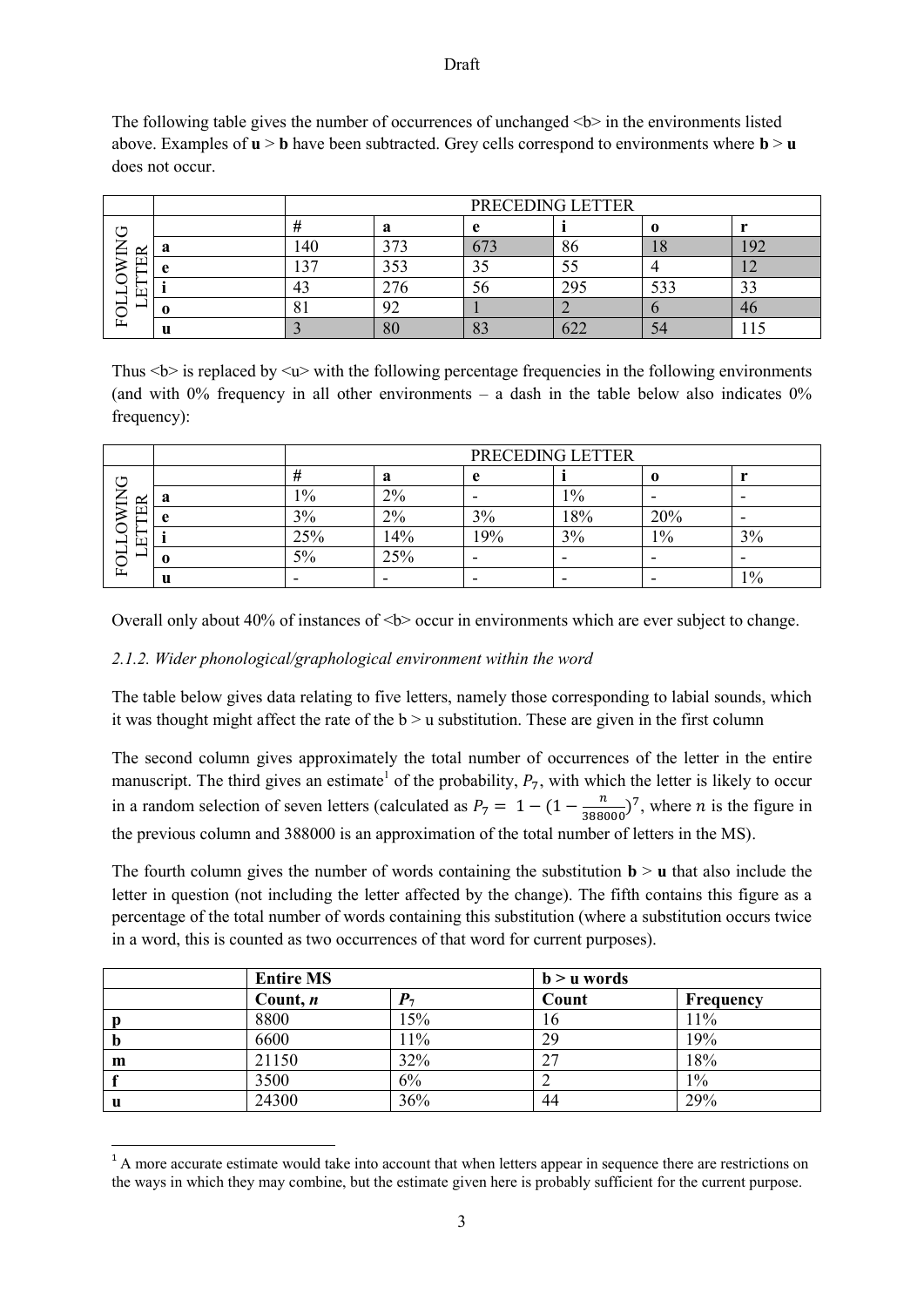| 05 <sup>2</sup><br>200<br>770<br>the<br>Anv<br>above<br>0Ī<br>70<br>70<br>vJ<br>۰.<br>. . |  |
|-------------------------------------------------------------------------------------------|--|
|-------------------------------------------------------------------------------------------|--|

The reason the  $P_7$  figures are given is that the average length of the words undergoing the  $\bf{b}$  >  $\bf{u}$ substitution is 8 letters; thus there will be an average of 7 letters in each word in addition to the substituted letter, and  $P_7$  serves as a rough estimate of the chance of a word undergoing this substitution containing the letter in question assuming the substitution is not affected by the presence or absence of that letter in the word.

In general the difference between  $P_7$  for a given letter and the actual frequency of that letter in words containing the substitution  $\mathbf{b} > \mathbf{u}$  is probably not significant. However, words containing another  $\langle \mathbf{b} \rangle$ seem 1.64 times more likely to undergo the substitution than would be expected if there was no effect from other letters, and the substitution is apparently only 0.55 times as likely in words containing  $\leq m$ . There is also a much lower frequency of substitutions in words containing  $\leq f$  than might be expected (it only happens 0.22 times as often as  $P_7$  predicts), but this may not be significant owing to the relative scarcity of  $\leq f$  overall.

# *2.1.3. Inflectional endings*

In about 73 instances (or 48% of the total) of the substitution  $\mathbf{b} > \mathbf{u}$  an inflectional ending is affected. Only verbal endings seem to be affected by this substitution.

There are 26 instances of the 3ps. future indicative active **-bit** being replaced with **-uit** (i.e. the same form as the 3ps. *perfect* indicative active). This substitution accounts for 17% of  $\mathbf{b} > \mathbf{u}$  substitutions overall. Around 15% of instances of **-bit** undergo this change.

There are three other examples involving the confusion of future and perfect forms: **adsimilabimus** > **adsimilauimus** (Mk 4:30), **condemnaberis** > **condemnaueris** and **iustificaberis > iustificaueris**  (both Mt 12:37). Note that **-bimus** is rare in the MS (about 7 instances overall) and unchanged **-beris**  does not seem to occur at all.

The following other endings are also affected (the rate at which these endings are affected by this substitution is given in brackets):

- (1) -**bo**  14 instances (including 6 instances of **dabo** > **dauo**) (24%)
- (2) **-bitis**  11 instances (including 7 instances of **uidebitis** > **uideuitis**) (27%)
- (3) -**bis**  6 instances (20%)
- (4) **-bitur**  6 instances (13%)
- (5)  $-bat 2$  instances (1%)
- (6) -**batur**  2 instances (2%)
- (7) **-bor**  1 instance (14%)

Substitutions affecting verbal endings are mostly restricted to the first conjugation, where the suffixes above are preceded by **-a-**. There are only 11 exceptions (16% of substitutions of this type affecting inflections), of which 9 affect forms of **VIDEO**.

*2.1.4. Lexical items*

1

<sup>&</sup>lt;sup>2</sup> This figure is not a sum of the above figures as several words contain more than one of the letters in question, in addition to the substituted letter.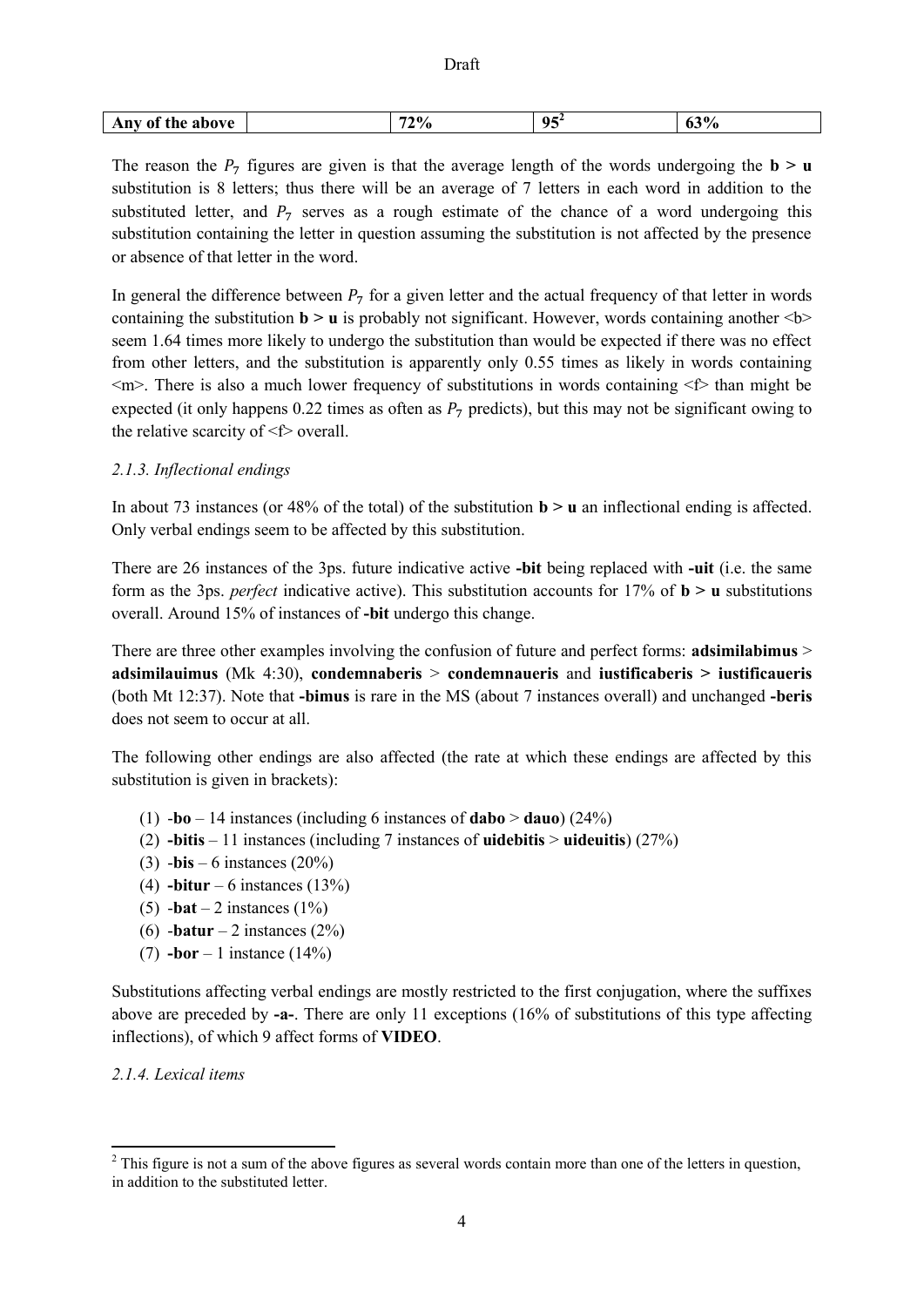The following lexical items undergo the **b** > **u** substitution three or more times (the lexeme is given in capitals; the forms in which it undergoes the substitution in lower-case, with substitutions reversed):

- **ADNVNTIO** adnuntiabit adnuntiabo
- **BIBO** bibam bibens bibere biberitis bibit bibiturus
- **BONUS** bonus bone
- **DO** dabit dabimus dabo
- **INTERROGO** interrogabo
- **LABORO** laborastis laboratis laborauerunt
- **LIBER** liberi (**libertinorum** and **liberatio** are also affected)
- **LIBERO** libera liberat liberabantur liberabit
- **PARABOLA** parabolam parabolas parabolis
- **VIDEO** uidebit uidebitis
- **VOCO** uocabis uocabitur

Overall 52% of instances of this substitution affect one of these lexical items. 41% affect one of **BIBO**, **DO**, **LIBERO**, **PARABOLA** or **VIDEO**.

The table below lists the number of times the forms listed above undergoes the substitution, the number of times it occurs unaffected in the MS, and the frequency with which it is changed. **DO** is not included in the table; however, the change only affects its forms in **dab-**, of which there are 18 affected and 41 unaffected occurrences (a rate of change of 29%).

| <b>Lexical item</b> | b > u | No $b > u$ | Frequency $b > u$ |
|---------------------|-------|------------|-------------------|
| <b>ADNVNTIO</b>     |       | 28         | 10%               |
| <b>BIBO</b>         | 21    | 41         | 34%               |
| <b>BONUS</b>        | 4     | 75         | 5%                |
| <b>INTERROGO</b>    |       | 89         | 3%                |
| <b>LABORO</b>       |       |            | 50%               |
| <b>LIBER</b>        |       |            | 100%              |
| <b>LIBERO</b>       |       | 4          | 56%               |
| <b>PARABOLA</b>     | 10    | 36         | 22%               |
| <b>VIDEO</b>        |       | 389        | 2%                |
| <b>VOCO</b>         |       | 90         | 3%                |

#### *2.1.5. Names*

This substitution only affects proper names twice: **bethleem > uethleem** (Lk 2:04) and [**bethaniam]**  (Vulgate **bethsaida**) **> uethaniam** (Mk 8:22). This change thus affects only a very small percentage of occurrences of the letter  **in proper names.** 

The spellings used for *Bethlehem*, *Bethany* and *Bethsaida* contain initial <b> in around 7, 12 and 6 instances respectively. Thus even these words are only affected in about 6% of instances.

#### *2.1.6. Interaction between areas*

There appears to be some interaction between morphology and lexical items in determining the probability of this substitution, as well as patterns as to whether it is the root of a word or its inflectional endings that are affected (these are often for trivial reasons – the root may not contain any instances of  $\langle b \rangle$ , or inflectional endings for that form containing  $\langle b \rangle$  may be rare or nonexistent).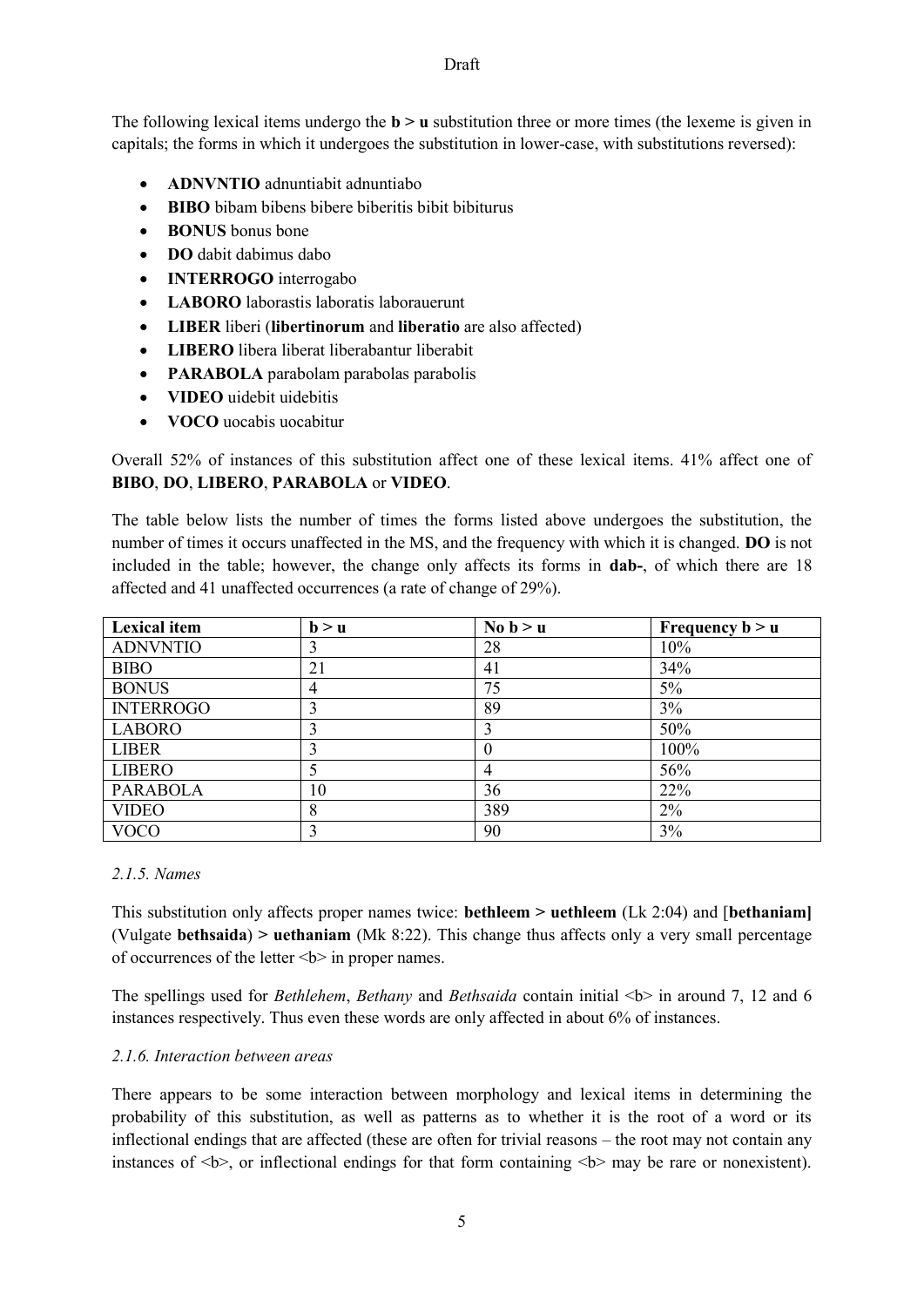Only inflectional suffixes are affected in **ADNVNTIO**, **DO**, **INTERROGO**, **VIDEO** and **VOCO**, which account for 23% of instances of this substitution overall and 48% of instances affecting inflectional endings. Of the other lexical items which undergo the change more than three times identified in section 2.1.4, the root of **LIBERO** is affected twice and its inflectional endings 3 times; the other forms are only affected in the root.

Five lexemes affected by this substitution are of the form  $\langle$ IVbVr>-, where V stands for any vowel. Between them these account for 14 instances of the substitution, or 9% of the total.

## 2.2.  **for Vulgate**  $**4**$

There are about 135 instances of this substitution.

#### *2.2.1. Immediate phonological/graphological environment*

The table below gives the number of occurrences of the substitution  $\mathbf{u} > \mathbf{b}$  in the contexts of the immediately preceding and following letters between which it occurs. See also the information accompanying the corresponding tables and notes in section 2.1.1., which also applies here.

|  |  | PRECEDING LETTER |  |  |  |  |  |  |  |  |
|--|--|------------------|--|--|--|--|--|--|--|--|
|  |  |                  |  |  |  |  |  |  |  |  |
|  |  |                  |  |  |  |  |  |  |  |  |
|  |  | −                |  |  |  |  |  |  |  |  |
|  |  |                  |  |  |  |  |  |  |  |  |
|  |  |                  |  |  |  |  |  |  |  |  |
|  |  |                  |  |  |  |  |  |  |  |  |

Notes:

- 1. This figure comprises 3 instances affecting forms of **VADO** and 2 affecting **uapulabit**.
- 2. This figure includes 3 instances affecting forms of **LAVO**.
- 3. All instances of the substitution in this environment affect forms containing the root **SERV-**.
- 4. All but one of the instances of the substitution in this environment affect forms containing the roots **SOLV-** or **SALV-**.
- 5. This figure includes 3 instances affecting forms of **VERBVM**.
- 6. This figure includes 3 instances affecting **haue** and 1 affecting **hauete**.
- 7. This figure includes 3 instances affecting forms of **OVIS**.
- 8. Both instances of the substitution in this environment affect **soluere**.
- 9. All instances of the substitution in this environment affect inflectional endings.
- 10. All instances of the substitution in this environment affect inflectional endings (12 instances affecting **-uit** and 1 affecting **-ui**).
- 11. This figure includes 3 instances affecting forms of **VOS**.

The following table gives the number of occurrences of unchanged  $\langle u \rangle$  in the environments listed above. Examples of  $\mathbf{b} > \mathbf{u}$  have been subtracted. Grey cells correspond to environments where  $\mathbf{u} > \mathbf{b}$ does not occur.

|                   |           |               | <b>PRECEDING I</b><br><b>LETTER</b> |                |                      |    |        |                                |                    |  |
|-------------------|-----------|---------------|-------------------------------------|----------------|----------------------|----|--------|--------------------------------|--------------------|--|
| _                 |           |               | ு<br>а                              |                |                      |    | п<br>u |                                |                    |  |
| $\mathbf{r}$<br>- | -6        | ◠<br>1 J 1    |                                     | $\sim$         |                      |    |        | $\sim$ 1                       | $\sim$ $\sim$<br>∼ |  |
| _                 | $\bullet$ | 1 O 1<br>1101 | $\sim$                              | 9 <sup>o</sup> | $\overline{ }$<br>14 | ∪∠ |        | 30<br>$\overline{\phantom{a}}$ | $\sim$<br>ັ        |  |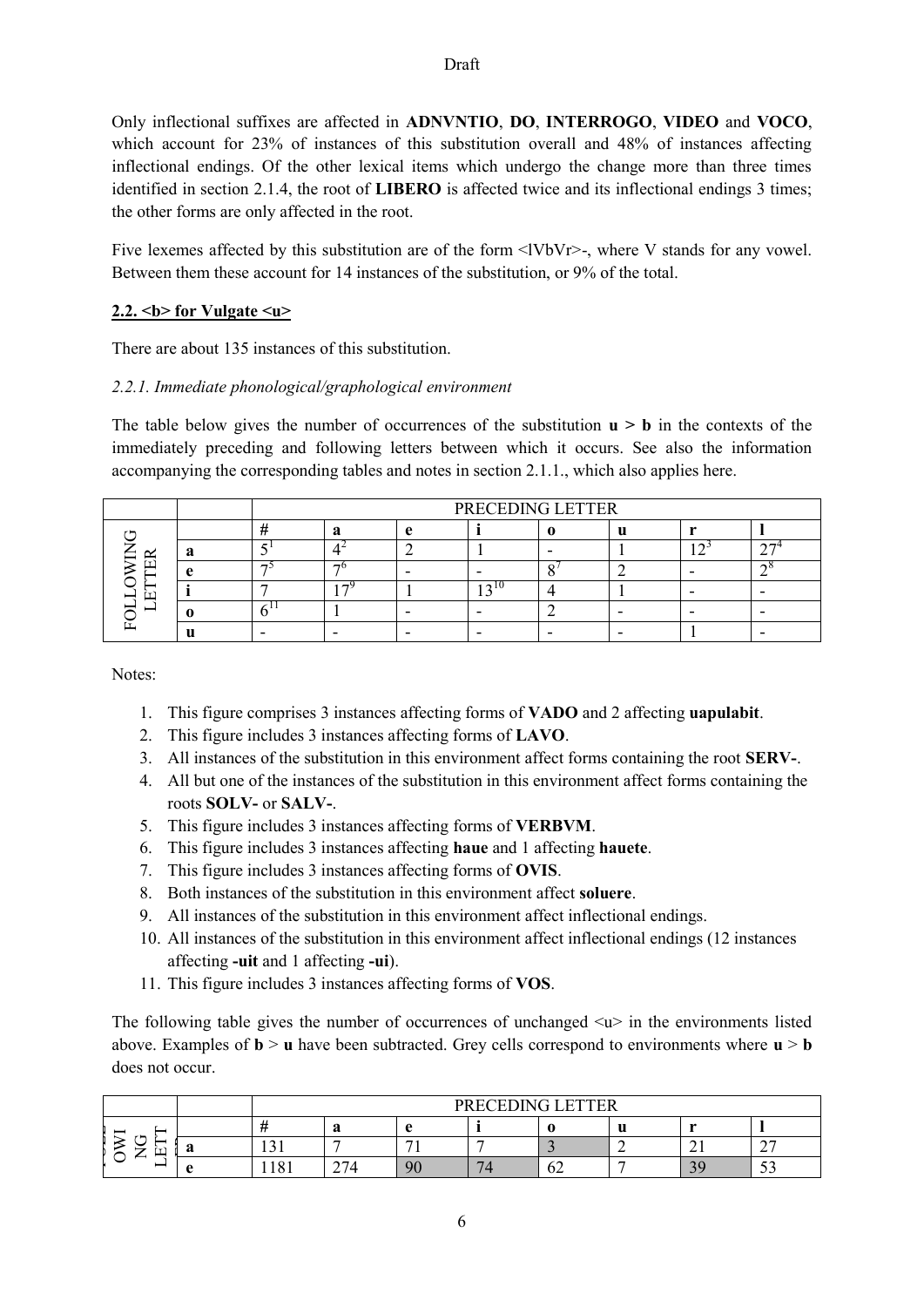|       | 904        | $-2$<br>40S | 46                               | 255<br>ں رے          | $\Omega$ 1<br>$^{\circ}$ 0 $^{\circ}$ | 70<br>$\sim$ | 48                   |
|-------|------------|-------------|----------------------------------|----------------------|---------------------------------------|--------------|----------------------|
|       | 050<br>'JU | 34          | 1 <sup>2</sup><br>$\overline{1}$ | 10                   |                                       | 4 L          |                      |
| $- -$ | 34         |             |                                  | 1 <sub>O</sub><br>10 |                                       | ر ر          | $\overline{O}$<br>10 |

Thus  $\langle b \rangle$  is replaced by  $\langle w \rangle$  with the percentage frequencies given below in these environments (and with 0% frequency in all other environments). A dash in the table below also indicates 0% frequency; grey cells indicate environments where there are no examples of  $\langle u \rangle$  either changed or unchanged.

|                                                 |           |        | PRECEDING LETTER |                          |     |                          |     |     |     |  |  |
|-------------------------------------------------|-----------|--------|------------------|--------------------------|-----|--------------------------|-----|-----|-----|--|--|
| $\mathbf{r}$ $\mathbf{r}$                       |           | π      | a                | e                        |     | $\bf{0}$                 | u   |     |     |  |  |
| $\mathbb{R}$<br>┷<br>-<br>$\boxed{\phantom{1}}$ | a         | 4%     | 36%              | 3%                       | 13% | $\overline{\phantom{0}}$ | 33% | 36% | 50% |  |  |
|                                                 | $\bullet$ | $1\%$  | 2%               | $\overline{\phantom{0}}$ |     | $1\%$                    | 22% |     | 4%  |  |  |
|                                                 |           | $1\%$  | 4%               | 2%                       | 5%  | 4%                       | 17% |     |     |  |  |
| _<br>≻                                          |           | $1\%$  | 3%               | -                        | -   | 40%                      |     | -   |     |  |  |
| L.                                              | u         | $\sim$ |                  |                          | -   | $\overline{\phantom{0}}$ |     | 3%  |     |  |  |

*2.2.2. Wider phonological/graphological environment within the word*

The same method of analysis will be used in this section as for the substitution  $\mathbf{b} > \mathbf{u}$  in section 2.1.2 above, although in place of  $P_7$  is given a figure  $P_6 = 1 - (1 - \frac{n}{2000})$  $\frac{n}{388000}$ <sup>6</sup>, as the average length of words undergoing the substitution  $\mathbf{u} > \mathbf{b}$  is only 7 letters.

| The relevant figures are as follows (refer to section 2.1.2 for information on interpreting this table): |  |
|----------------------------------------------------------------------------------------------------------|--|
|                                                                                                          |  |
|                                                                                                          |  |
|                                                                                                          |  |

|                  | <b>Entire MS</b> |            | $u > b$ words |           |
|------------------|------------------|------------|---------------|-----------|
|                  | Count, $n$       | $P_{\tau}$ | Count         | Frequency |
|                  | 8800             | 13%        |               | 5%        |
| $\mathbf b$      | 6600             | 10%        | 28            | 21%       |
| m                | 21150            | 29%        | 21            | 16%       |
|                  | 3500             | 5%         |               | $1\%$     |
| $\mathbf u$      | 24300            | 32%        | 33            | 25%       |
| Any of the above |                  | 66%        | 73            | 55%       |

These data suggest the  $\mathbf{u} > \mathbf{b}$  substitution may be particularly likely in words containing  $\langle \mathbf{b} \rangle$  (words containing this substitution contain another  **times more often than might be expected), and** particularly unlikely in words containing  $\langle p \rangle$  (0.41 times as often as might be expected),  $\langle m \rangle$  (0.55 times as often) and possibly  $\leq$  (0.28 times as often, although this may be skewed by the scarcity of this letter)</u>. The effect of the presence or absence of another  $\langle u \rangle$  may not be significant.

## *2.2.3. Inflectional endings*

This variation affects inflectional endings (all verbal) in about 25 cases, or 19% of the total instances in which it occurs.

23 of these instances involve the replacement of **-uit** (3ps. perfect indicative active) with **-bit** (i.e. the usual form of the 3ps. *future* indicative active). Overall, however, only around 4% of instances of -**uit**  undergo change.

One change instantiates replacement of the ending for the 1pp. perfect indicative active with that of the 1pp. future indicative active: **cantauimus > cantabimus** (Lk 7:32). This means that only about 2% of instances of -**uimus** undergo this change.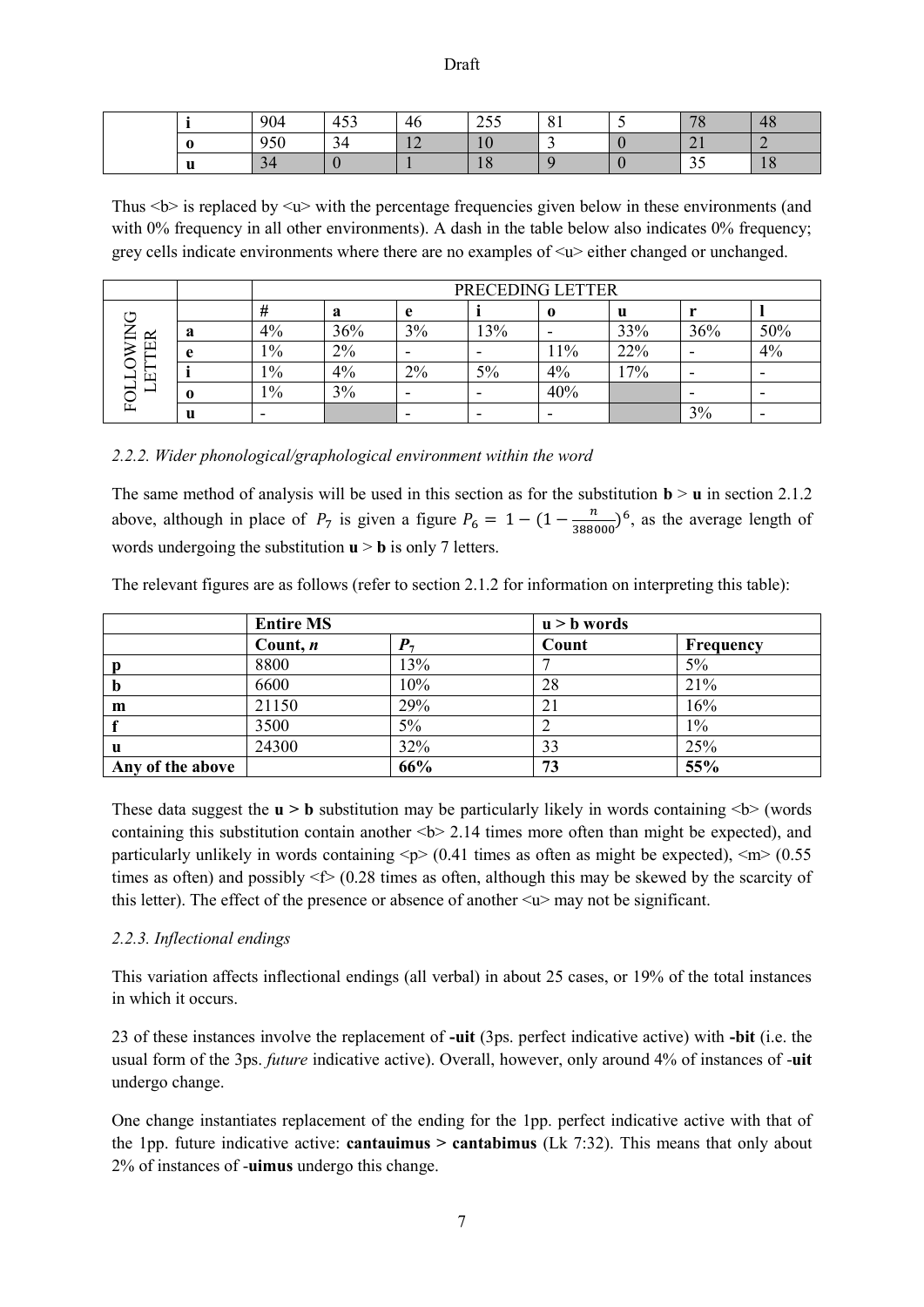There are no cases of **-ueris** (2ps. future perfect active and 2ps. perfect subjunctive active) > **-beris**  (2ps. future indicative passive). There are about 13 unchanged instances of **-ueris**.

There is also one case of **exiui > exibi** (Mt 12:44) and one case of **seruauerunt > serbaberunt** (Jn 17:6).

About 50% of these changes affect first conjugation verbs. About 42% affect the irregular verbs **INTROEO** and **EXEO**.

## *2.2.4. Lexical items*

The following lexical items undergo the **u** > **b** substitution more than three times (the lexeme is given in capitals; the forms in which it undergoes the substitution in lower-case, with substitutions reversed):

- **ELEVO** eleuabit
- **EXEO** exiui exiuit
- **HAVE** haue hauete
- **INTROEO** introiuit
- **LAVO** lauabis lauant lauas lauit
- **LEVO** leuiuit
- **OVIS** oues ouis
- **SALVO** saluabit saluabitur saluare saluata saluate (also note **soluere** and **soluator**)
- **SALVVS** salua salui saluos saluum saluus
- **SERVO** serua seruabant seruabam seruare seruat **s**eruate seruaui **s**eruauerunt
- **VADO** uade uadis
- **VERBVM** uerba uerbi uerbum
- **VIDEO** uideatur uideritis uidetur
- **VOS** uos uobis

| <b>Lexical</b> item | u > b          | No $u > b$ | Frequency $u > b$ |
|---------------------|----------------|------------|-------------------|
| <b>ELEVO</b>        | 3              | 5          | 38%               |
| <b>EXEO</b>         | $\overline{3}$ | 162        | 2%                |
| <b>HAVE</b>         | 5              |            | 83%               |
| <b>INTROEO</b>      | 6              | 100        | $6\%$             |
| <b>LAVO</b>         | 4              | 12         | 25%               |
| <b>LEVO</b>         | 3              | 13         | 19%               |
| <b>OVIS</b>         | 6              | 27         | 18%               |
| <b>SALVO</b>        | 17             | 29         | 37%               |
| <b>SALVVS</b>       | 10             | 20         | 33%               |
| <b>SERVO</b>        | 10             | 26         | 28%               |
| <b>VADO</b>         | $\overline{3}$ | 72         | 4%                |
| <b>VERBVM</b>       | $\overline{4}$ | 171        | $2\%$             |
| <b>VIDEO</b>        | 3              | 389        | $1\%$             |
| <b>VOS</b>          | 4              | 720        | $1\%$             |

## *2.2.5. Names*

This substitution does not affect any proper names.

#### *2.2.6. Interaction between areas*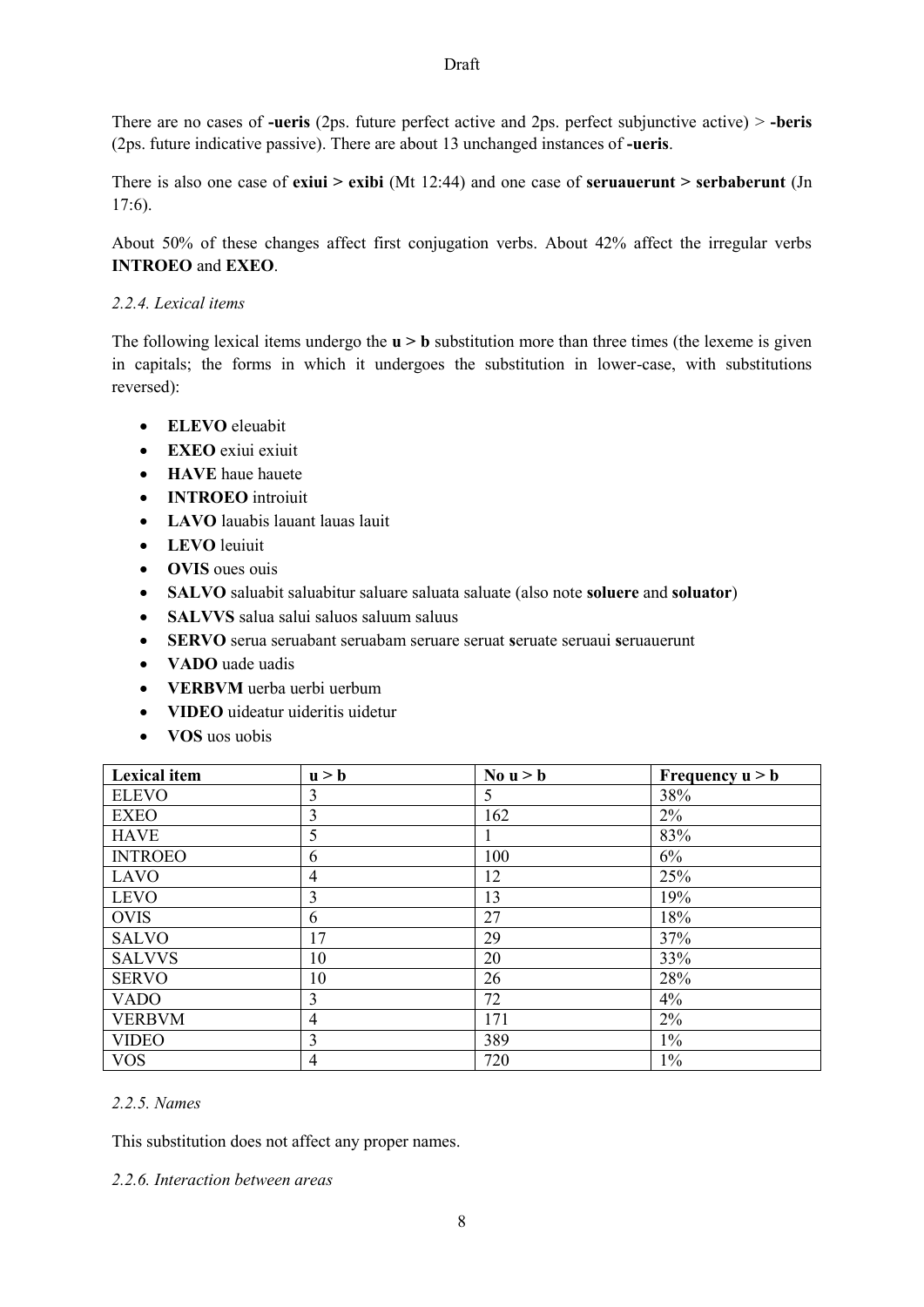8 instances of the substitution **u > b** in inflectional endings affect **INTROEO**; this accounts for 32% of instances of this substitution affecting such endings and 6% of instances of this substitution overall. **EXEO** is also affected only in its endings, although it undergoes this substitution only 3 times. All instances affecting **LEVO** affect an ending, although 2 out of 3 also affect the root. 3 out of 10 instances affecting **SERVO** affect an ending; 2 of these also affect the root. The other lexical items which undergo the change more than three times identified in section 2.2.4 are affected only in the root.

Of the approx. 53 lexemes affected by this substitution, 5 are of the form  $\langle sV(r,1)u\rangle$ -, where uppercase V stands for any vowel (in practice  $\langle a \rangle$ ,  $\langle e \rangle$  or  $\langle o \rangle$ ). These account for 40 instances of the substitution, or 30% of the total.

# **3. Variation between <ae>, <e> and <e>**

# **3.1. <ae> for Vulgate <e>**

This substitution occurs around 116 times, of which 22 (19%) affect names.  $\leq e$  occurs around 44000 times in the MS as a whole, thus it is only affected in about 0.2% of cases.

# *3.1.1. <pre> and <que>*

The majority of instances affect either the sequence  $\langle pre \rangle$  or the sequence  $\langle que \rangle$ , e.g. **adprehendere** > **adpraehendere** (Jn 6:30 *et alibi*), **quaecumque** > **quaecumquae** (Mk 10:21). No affected proper names fall into either of these categories.

 $\langle$ pre $\rangle$  is affected in 42 instances, or 36% of the total instances of this substitution. Unaffected  $\langle$ pre $\rangle$ occurs 31 times in the MS; thus 58% of instances of  $\langle$ pre $\rangle$  are affected.

 $\langle$ que $\rangle$  is affected in 18 instances, or 16% of the total instances of this substitution, always in final position. Unaffected  $\leq$ que $\geq$  occurs 750 times in the document; thus about 2% of instances of  $\leq$ que $\geq$ are affected; but unaffected final <que> occurs only 393 times, thus 4% of instances are affected in this position.

The substitutions affect 5 instances of clitic -**que** "and" and otherwise affect the words **cumque**, **itaque**, **neque**, **quaecumque**, **quemcumque** and **usque**, as follows:

|            | <b>Affected</b> | Unaffected       | Rate of substitution |
|------------|-----------------|------------------|----------------------|
| cumque     |                 |                  | 14%                  |
| itaque     |                 |                  | 14%                  |
| neque      |                 | 66               | 7%                   |
| quaecumque |                 |                  | 8%                   |
| quemcumque |                 |                  | 25%                  |
| usque      |                 | $7^{\circ}$<br>∠ | 5%                   |

## *3.1.2. Other instances*

**.** 

Of the remaining instances, the immediate phonological/graphological environment (i.e. the letters or word boundaries immediately before and after the affected  $\langle e \rangle$  may possibly have some effect in the following cases – although the significance of all of these is dubious:

<sup>3</sup> Not including numerous instances of **neque** > **nec**.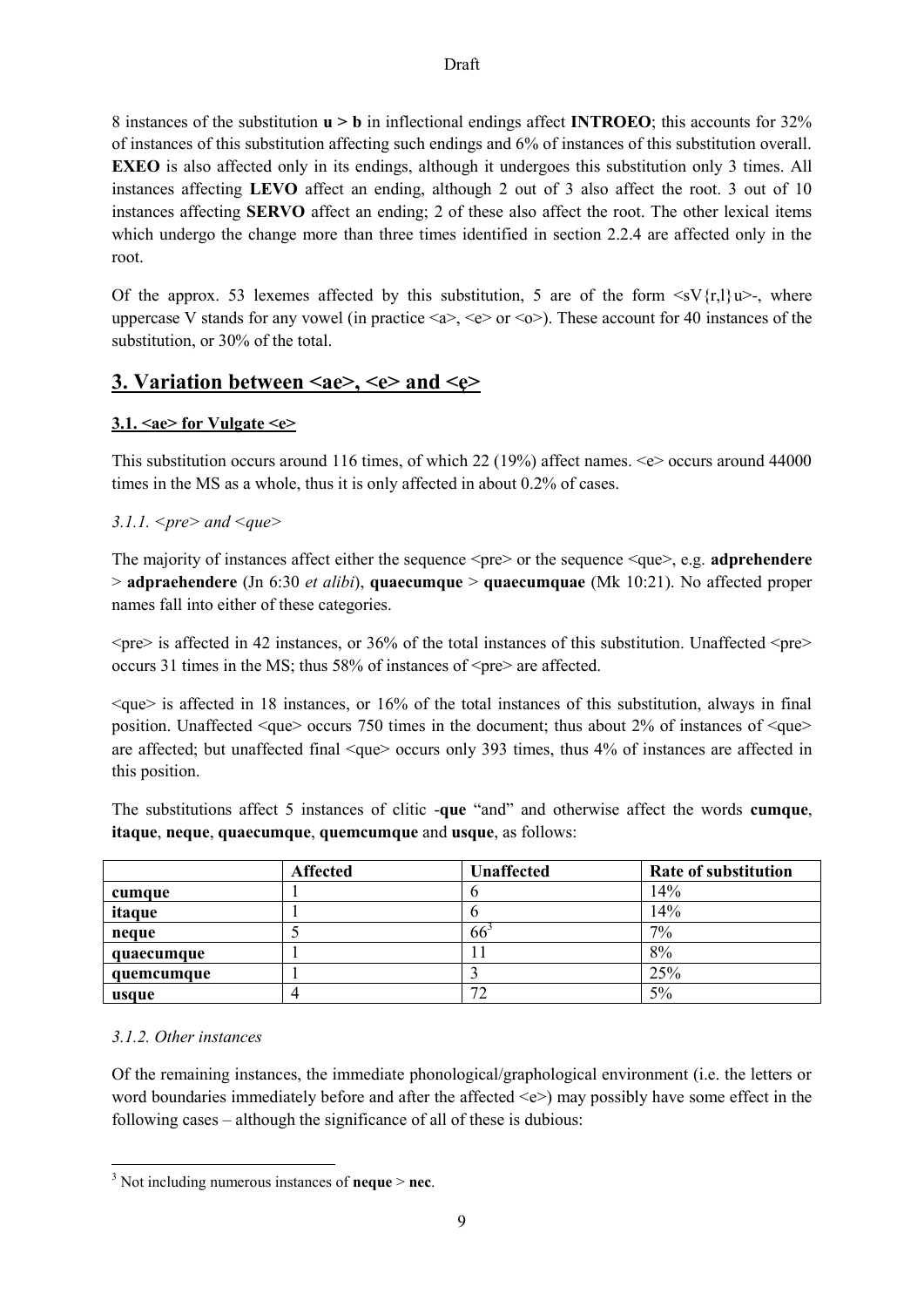- Initially before  $\langle p \rangle$ ,  $\langle e \rangle$  is changed in 4 out of 23 possible instances (17%).
- Finally after  $\langle e \rangle$ ,  $\langle e \rangle$  is changed in 1 out of 4 possible instances (25%).
- Eletween  $\langle c \rangle$  and  $\langle c \rangle^4$ ,  $\langle e \rangle$  is changed in 4 out of 33 possible instances (12%)
- Between  $\leq f$  and  $\leq n$ ,  $\leq e$  is changed in 2 out of 8 possible instances (25%).
- Between  $\langle h \rangle$  and  $\langle d \rangle$ ,  $\langle e \rangle$  is changed in 2 out of 9 possible instances (22%).
- Between  $\leq p$  and  $\leq m$ ,  $\leq e$  is changed in 2 out of 10 possible instances (20%).

In other environments the rate of change does not seem significantly different from the average.

The presence of another  $\leq e$  in the word does not seem significant; there are around 44000 instances of  $\leq e$  in the MS as a whole, in 75000 words, thus around 59% of words can be expected to contain  $\leq$ e $\geq$ . Amongst the words affected by this substitution, 67 (64%) contain another  $\leq$ e $\geq$  (excluding <ae>), not much more than would be expected by random chance. When the average number of letters in each word containing the change (10) is taken into account, the random chance of one of the these words containing another instance of  $\leq e$  can be estimated more precisely as follows, using a variant of the equation from sections 2.1.2 and 2.2.2:

$$
P_9 = 1 - \left(1 - \frac{44000}{388000}\right)^9 = 66\%
$$

Again, this estimated figure does not seem significantly different from the actual frequency of another  $\leq e$  in the affected words.

There are around 2400 instances of  $\langle ae \rangle$  in the MS as a whole; thus about 3% of words can be expected to contain  $\langle ae \rangle$ . Of the words affected by this substitution, 7 (7%) contain another  $\langle ae \rangle$ , suggesting the presence of another  $\langle ae \rangle$  may be a minor contributing factor to the substitution. (An equation of the type used above to give a more precise estimate would not be relevant here as it is only accurate for estimating the frequency of single letters.)

The change affects inflectional endings in 9 instances. There are 5 instances where it affects the vocative singular ending **-e**, 2 where it affects the accusative singular **-em**, 1 where it affects the ablative singular **-e** and 1 where it affects the singular imperative **-e**. There are also 2 instances where the derivational ending **-e**, forming adverbs from adjectives, is affected.

Excluding words in which  $\langle pre \rangle$  or  $\langle que \rangle$  is affected by the substitution, one lexeme is affected by the change 4 times, and four lexemes are affected by it 3 times. The forms of **CADO** formed on the perfect stem (**cecid-**) are affected in 4 out of 32 instances (13%). **EPULOR**, **PRETIVM** and **ZACCHEVS** do not occur in the MS without being affected. Additionally, the spelling **haebraice** replaces **hebraice** in all instances, although other forms of **HEBRAICUS** always retain the simple  $\leq e \geq$ .

There is 1 instance of **chananea** > **chananaea** (Mt 15:24), and 1 of **cananeus** > **chananaeus** (Mt 10:4). This lexeme only appears on one other occasion in the MS, where it is spelled **cananeum** (Mk 3:18).

Vulgate **nazarene** appears as **nazorenae** in Mk. 1:24 and and **nazarenae** in Lk 4:34. This wordform does not appear without this substitution.

**<sup>.</sup>** <sup>4</sup> Here and in the following examples, the first letter precedes the affected  $\ll\geq$ ; the second follows it.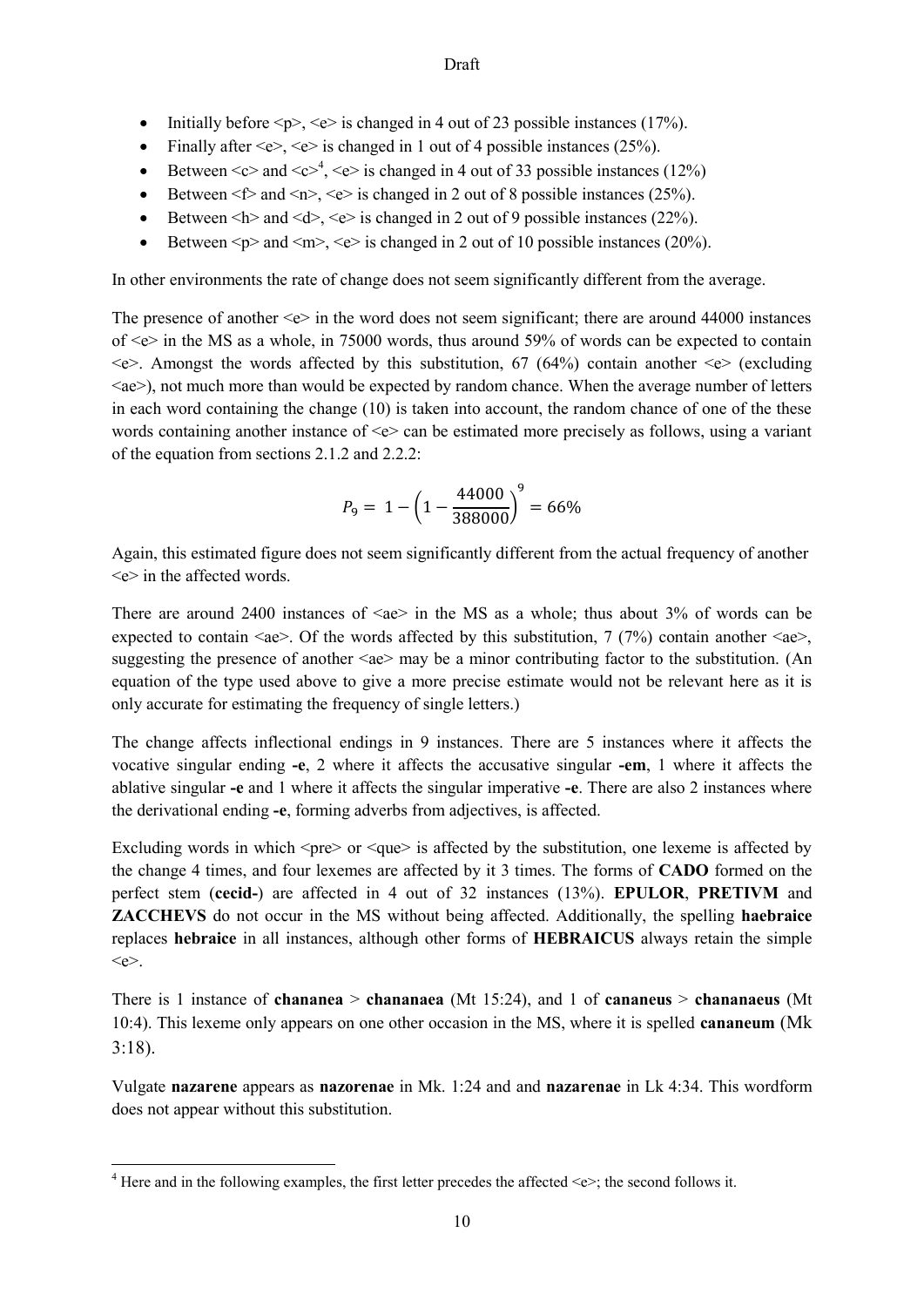Beyond this, there does not appear to be any significant patterning to the substitution.

#### **3.2. <e> for Vulgate <ae>**

**.** 

This substitution occurs around 57 times, affecting names in 10 instances (17%). There are around 2400 instances of unaffected <ae>, thus this substitution is operative in about 2.4% of possible instances.

In 22 instances (39%) the substitution affects the sequence <quae>. This includes 5 instances of **quae**  (pronoun) > **que** and 15 instances affecting **QVAERO**, plus 1 instance of **conquaerebant** > **conquerebant**, and 1 of of **aquae**  $>$  **aque** (Mt 10:42). **quae** occurs spelled with  $\leq$ ae $>$  in 222 instances, and is thus only affected in about 2%. There are 66 instances of **QVAERO** with the <ae> spelling (as well as two instances where it is spelled **quęr**-); thus it is affected by this particular substitution in about 22% of instances. **aquae** occurs with the <ae> spelling on 7 occasions and is thus affected 13% of the time.

In 4 instances the substitution affects the sequence  $\langle \text{prae} \rangle$ . There are around 256 instances of  $\langle \text{prae} \rangle$ in the text, excluding instances of **-pre-** > **-prae**-. Thus this change only affects this sequence in about 1.7% of possible instances.

Excluding words where  $\langle \text{quae} \rangle$  is affected, in 24 out of 36 instances (66%) this substitution occurs in words containing another  $\leq e$  (9 of these in the sequence  $\leq$  ae>; if these are excluded the proportion falls to 56%). The average length of the words containing the change is seven letters; the following equation can be used to estimate the chance of a word of this length containing another  $\leq e$ :

$$
P_6 = 1 - \left(1 - \frac{44000}{388000}\right)^6 = 52\%
$$

This is about 14% lower than expected if the presence of  $\leq e$  in the sequence  $\leq ae$  is not excluded; however, if it is excluded then the difference does not seem significant. In 9 out of 36 (25%) instances this substitution occurs in words containing another  $\langle ae \rangle$  in the Vulgate spelling (in three of these this is replaced by  $\langle e \rangle$ . As estimated in section 3.1.2, only about 3% of randomly selected words are expected to contain  $\langle ae \rangle$ , thus the presence of another  $\langle ae \rangle$  seems likely to be significant.

In 7 of these nine instances Codex Bezae has  $\langle$ eae $\rangle$  where the Vulgate has  $\langle$ aeae $\rangle$ , There are 27 unchanged instances of  $\langle \text{aeae} \rangle$ . Thus change  $\langle \text{aeae} \rangle$  to  $\langle \text{aeae} \rangle$  occurs in around 21% of possible cases.

The following other environments may possibly also be significant in favouring the substitution, although it is likely that all or most are not:

- Initially before  $\langle q \rangle$ ,  $\langle a \rangle$  is changed in 1 out of 4 possible instances (25%).
- Finally after  $\langle c \rangle$ ,  $\langle ae \rangle$  is changed in 1 out of 6 possible instances (17%).
- Finally after  $\langle m \rangle$ ,  $\langle ae \rangle$  is changed in 1 out of 9 possible instances (11%).
- Between  $\le d$  and  $\le a$  > 5,  $\le$  ae > is changed in 4 out of 35 possible instances (11%).
- Between  $\langle h \rangle$  and  $\langle s \rangle$ ,  $\langle ae \rangle$  is changed in 1 out of 3 possible instances (33%).
- Between  $\leq$   $\geq$  and  $\leq$   $\geq$ ,  $\leq$  ae $\geq$  is changed in 3 out of 57 possible instances (5%).
- Between  $\leq r$  and  $\leq a$ ,  $\leq a$ e is changed in 2 out of 2 possible instances (5%).

<sup>&</sup>lt;sup>5</sup> Here and in the following examples, the first letter precedes the affected  $\langle ae \rangle$ ; the second follows it.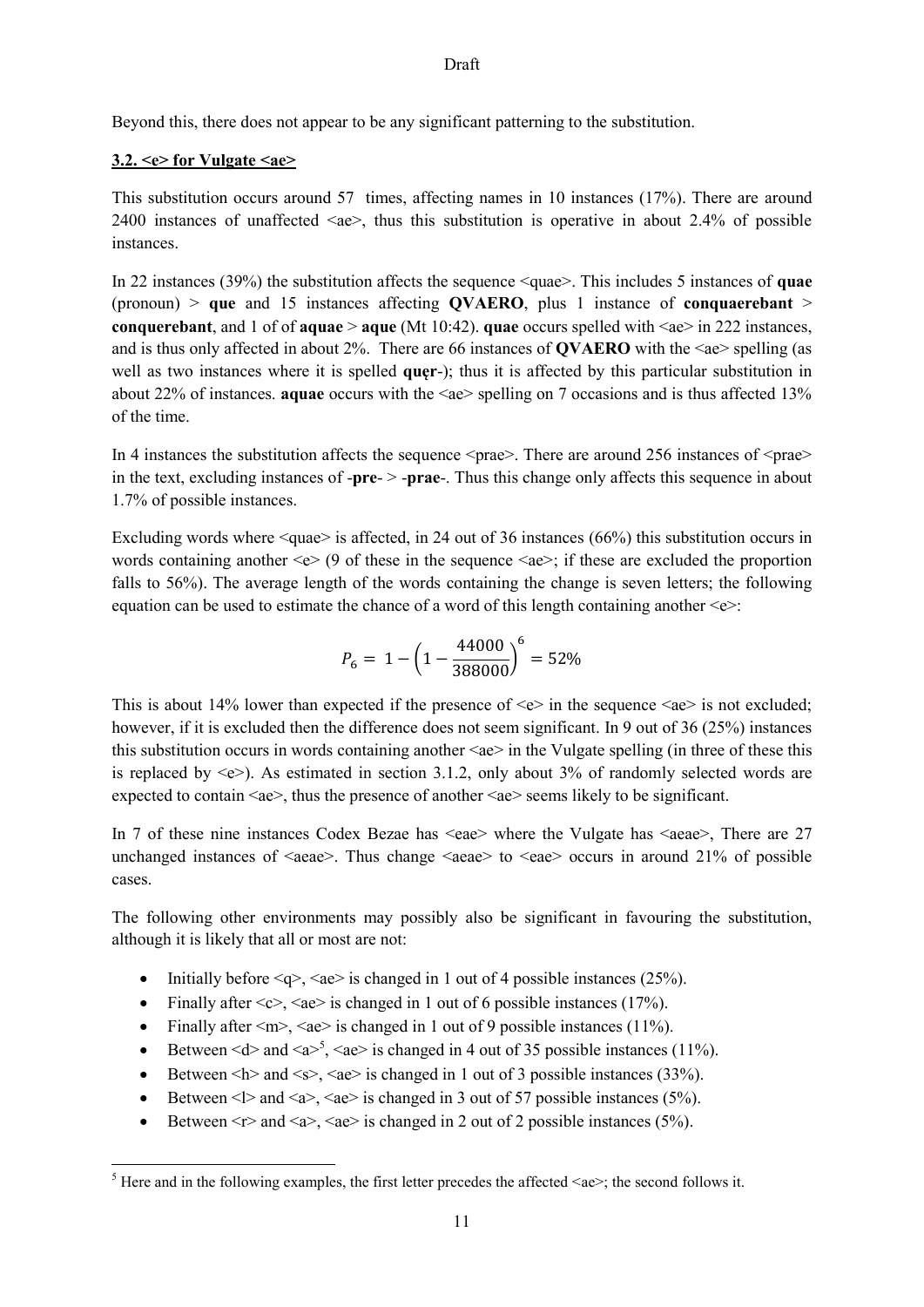- Between  $\langle r \rangle$  and  $\langle s \rangle$ ,  $\langle a e \rangle$  is changed in 2 out of 33 possible instances (5%).
- Between  $\le s$  and  $\le e$ ,  $\le$  ae is changed in 1 out of 1 possible instance (100%).
- Between  $\leq s$  and  $\leq n$   $\leq$   $\leq$  ae is changed in 1 out of 1 possible instance (100%).

In other environments the rate of change does not seem to differ significantly from the average.

Excluding its effects on **quae**, this substitution affects inflectional endings in the 11 instances (19% of the total) where it occurs at the end of a word. The endings affected are those of the **-ae** in their various nominal functions. These endings occur very frequently (more than 500 times) where they are not affected.

Aside from **QVAERO**, the only lexical items affected more than twice by this substitution are all names: **GALILAEA**, **IUDAEA** and **ZEBEDAEVS**. **GALILAEA** occurs with this substitution in 3 out of 67 possible instances (4%). **IUDAEA** occurs with this substitution in 4 out of 164 possible instances (2%). **ZEBEDAEVS** occurs with this substitution in 3 out of 12 possible instances (25%).

## **3.3. <ę> for Vulgate <ae>**

The spelling  $\langle e \rangle$  for  $\langle ae \rangle$  occurs 14 times in the manuscript's supplementary leaves.

# **4. Degemination and doubling**

## **4.1. Degemination**

There are about 83 cases where a letter that is written double in the Vulgate occurs singly in Codex Bezae. This includes 42 instances affecting  $\langle ii \rangle$  and 24 affecting  $\langle nn \rangle$ .

## *4.1.1. <i> for Vulgate <ii>*

The writing of a double  $\langle i \rangle$  as single  $\langle i \rangle$  occurs 42 times in the MS. This includes 32 instances affecting **filii** and 1 affecting **filiis**. **filii** is spelled with <ii> 3 times, **filiis** 15 times. Thus overall **FILIVS** is affected in 67% of instances where it is eligible for the substitution; **filii** is affected in 91% of instances and **filiis** in 7%.

Of the remaining 9 occurrences, 6 occur finally and 3 occur before a final  $\langle \rangle$  ( $\langle i \rangle$  does not otherwise occur, except in numerals (not counted here) and 75 times in the sequence  $\leq$ iis $\geq$ ). There are around 99 instances of final  $\langle ii \rangle$  (excluding examples of **filii**) and 92 instances of final  $\langle iii \rangle$  in the MS. Thus the substitution affects final  $\langle i \rangle$  in about 6% of instances and final  $\langle i \rangle$  in 3%. It does not otherwise occur, except once in **filiis**. Overall,  $\langle ii \rangle$  is affected in about 13% of instances, or about 3% once examples of **FILIVS** are excluded.

All instances of the change result from a sequence  $\langle ii \rangle$  created as a result of a morphological ending on a word. Apart from **FILIVS**, no lexeme is affected more than twice.

The opposite substitution, of  $\langle i \rangle$  in place of single  $\langle i \rangle$ , does not occur.

## *4.1.2. Other instances*

23 out of the 24 cases of **nn > n** affect the name **IOHANNES**. This name is, however, spelled with  $\langle$ nn> on about 77 occasions, and therefore only affected in about 24%.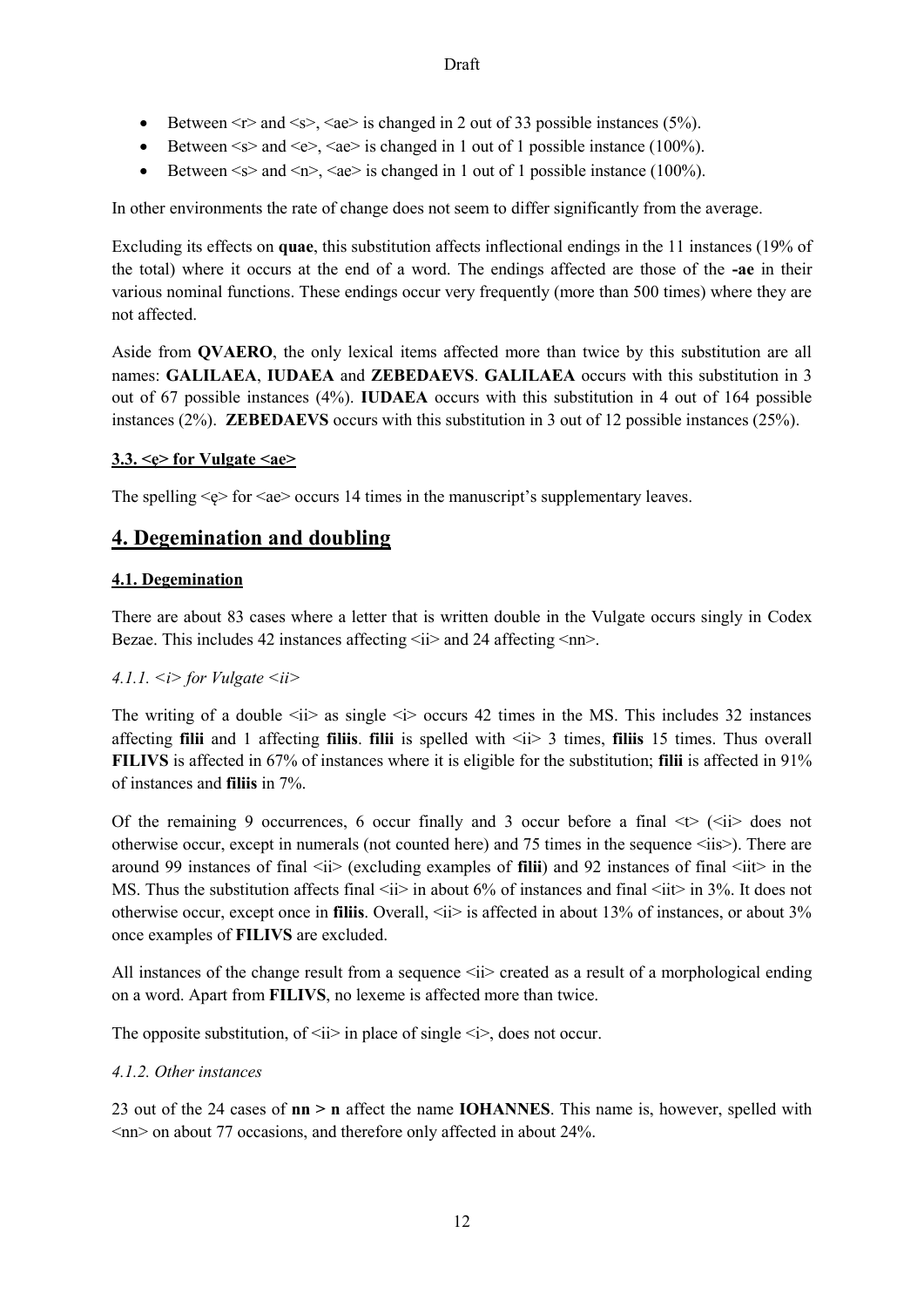The only other instance of  $nn > n$  is **gehennam**  $>$  **gehenam** (Lk 12:5). **GEHENNA** is spelled with  $\langle$ nn $>$  on 8 occasions.

There are 8 instances of **aa > a**, all affecting **isaac**. The MS includes 1 instance of unaffected **isaac**  and 13 other instances of  $\langle a \rangle$ , 5 of which occur from omission of  $\langle b \rangle$  in **ABRAHAM**.

2 instances (100%) of **saddoc** are spelled **sadoc** (both Mt 1:14). There are also 2 instances where the perfect stem of **REPELLO** is spelled with  $\langle p \rangle$  rather than  $\langle pp \rangle$  (Ac 7:27,39); no forms with  $\langle pp \rangle$ occur.

There are also isolated examples of **cc > c**, **ff > f**, **ll > l**, **rr > r** and **ss > s**. None of these occurs more than once.

## **4.2. Doubling**

There are about 25 instances of a letter being doubled, namely 11 instances of **t** > **tt**, 8 instances of **s > ss**, 5 of **l > ll** and 1 of **e > ee**. Needless to say, the vast majority of letters (more than 99.9%) do not undergo this doubling.

This doubling is primarily lexically conditioned. It affects **COTIDIE** (> **cottidi-**) in around 11 instances, **camelum** (> **camellum**) in 4 instances, and **osanna** (> **ossan(n)a**) in 4 instances. Apart from one instance of **camelorum** in the supplementary leaves, these words do not occur in Codex Bezae with their Vulgate spellings.

The exceptional instances are **prophetarum** > **propheetarum** (Lk 24:27), **nummulariis** > **nummullariis** (Mt 25:27), **misissent** > **mississent** (Ac 19:31), **discipulos** > **discipuloss** (Lk 5:30), and (twice) **scribis** > **sscribis** (Mk 2:6, 7:1). Of these words, all but **NUMMULARIS** are common with the non-doubled spelling (there is, however, one occurrence of **nummulariorum**). It might be noted that this non-lexically-conditioned doubling is possibly more likely in words with another doubled letter or (in the case of  $s > ss$ )  $\ll$ sc $>$ , as all affected words but **prophetarum** have one of these; however, the number of words which contain doubled letters or  $\langle$ sc $>$  and do not undergo a doubling of one of the other letters is very great.

# **5. Variation between <m> and <n>**

# **5.1. Introduction**

There are about 79 instances where Codex Bezae has  $\langle n \rangle$  in place of Vulgate  $\langle m \rangle$ , and 29 where the opposite substitution occurs. These fall into two main groups, together accounting for all but about 10 (9%) of the substitutions of these types: 1) instances where these substitutions affect the derivational prefixes **in-~im-** and **con-~com-** before labial consonants, where both texts vary in whether or not the phonological assimilation is shown graphologically; 2) instances where the substitutions affect a final nasal consonant, almost always on proper nouns. Both main types will be considered here in turn, followed by an analysis of the exceptional forms.

# **5.2. Prefixes**

There are about 31 examples of this substitution where Codex Bezae has  $\langle n \rangle$  in place of Vulgate  $\langle m \rangle$ in the prefixes **in-~im-** and **con-~com-** before labial consonants, and 14 where the opposite substitution occurs. Such is the nature of the variation, with both  $\langle m \rangle$  and  $\langle n \rangle$  variants occurring widely in both texts, that this section will not primarily consider it in terms of Codex Bezae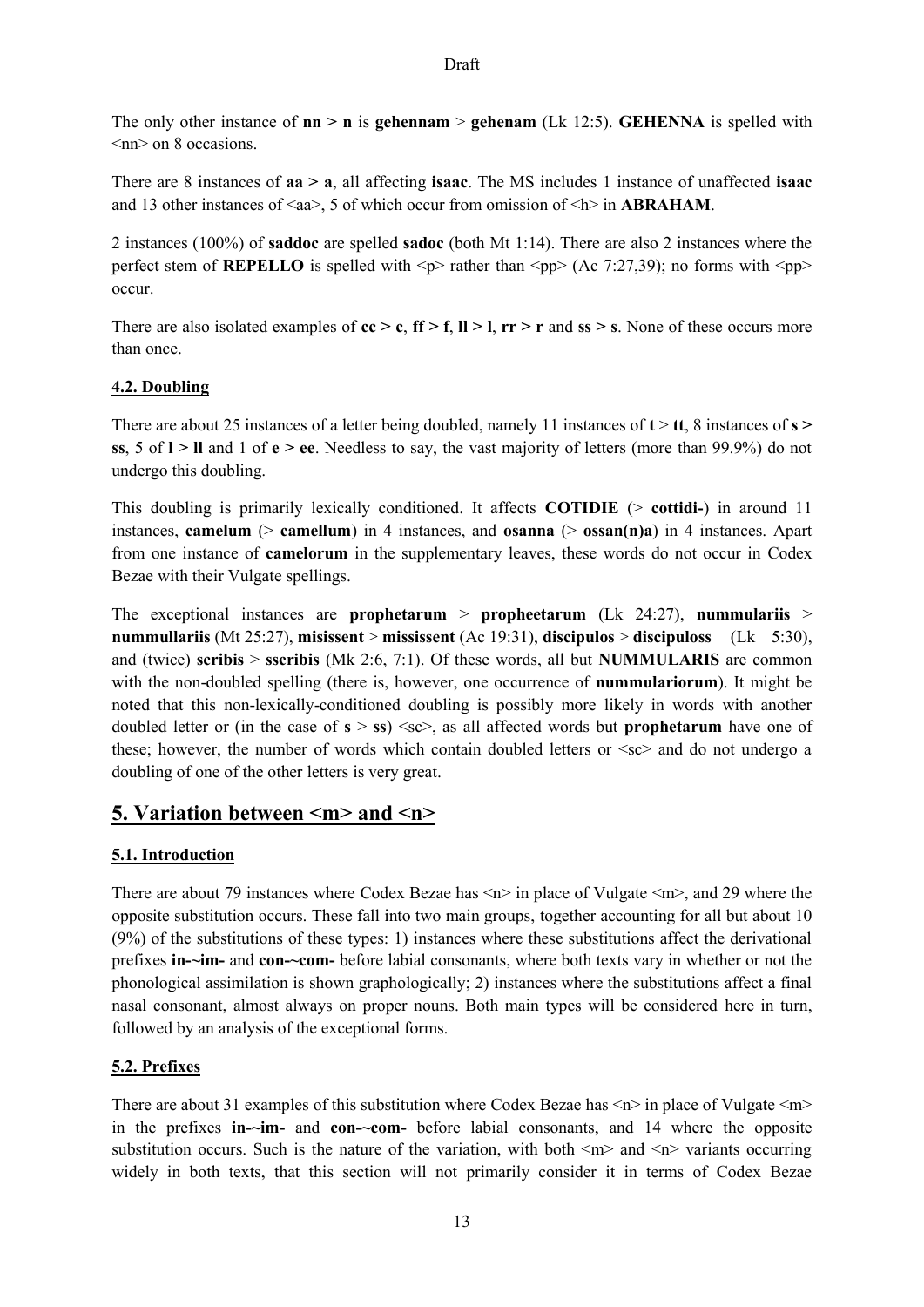"substituting" the Vulgate form (the approach adopted elsewhere in this study), but rather in terms of the distribution of the prefixes within Codex Bezae itself. This distribution is as follows (forms before <f> are included as **com-** occurs twice before this letter in Codex Bezae; <u>, however, is excluded as there are no  $\leq m$  forms which precede it):

| Spelling | Number of occurences | Spelling | Number of occurences |
|----------|----------------------|----------|----------------------|
| imp-     | 18                   | inp-     | 91                   |
| imb-     |                      | inb-     |                      |
| imm-     | 16                   | inm-     | 24                   |
| imf-     |                      | inf-     | 81                   |
| comp-    |                      | conp-    | 53                   |
| comb-    |                      | conb-    |                      |
| comm-    | 52                   | conm-    |                      |
| comf-    |                      | conf-    | 77                   |

From this can be derived the following values for the distribution of the forms of the prefixes before labial consonants:

|                   | <i>Frequency</i> im- | <i>Frequency</i> in- | <i>Frequency</i> com- | <i>Frequency</i> con- |
|-------------------|----------------------|----------------------|-----------------------|-----------------------|
| Before $\leq p$   | $7\%$                | 83%                  | 10%                   | $90\%$                |
| Before $5$        | 33%                  | 67%                  | 25%                   | 75%                   |
| Before $\leq m$   | 40%                  | 60%                  | 91%                   | 9%                    |
| Before $\leq f$ > | $0\%$                | 100%                 | 3%                    | 97%                   |

In total **im-** is found in preference to **in**- before these consonants on 35 out of 233 occasions (15%), rising to 35 out of 152 (23%) once examples before <f> are excluded. **com-** is found in preference to **con-** in 61 out of 199 instances (31%), but 59 out of 122 (48%) excluding examples before  $\leq$   $\geq$ .

Certain lexical items may be noted particularly in regard to the variation between the forms found in Codex Bezae and in the Vulgate. In 23 instances, the Vulgate has the spelling <m> in **IMPLEO**  where Codex Bezae has  $\langle n \rangle$ ; **ADIMPLEO** is likewise affected in 3 instances. Together these account for 79% of instances of the substitution **m > n**. These words are also found without the substitution; **IMPLEO** occurs in forms with  $\leq m$  on 10 occasions (including 5 in the supplementary leaves), **ADIMPLEO** on 4 occasions. Thus **IMPLEO** is spelled with <n> 70% of the time and **ADIMPLEO**  43% of the time. If these words are excluded from the data above, the **in-~im-** prefix is spelled with  $\langle m \rangle$  before  $\langle p \rangle$  6% of the time and with  $\langle n \rangle$  94% of the time.

On 9 occasions (64% of total instances of the substitution  $n > m$ ) **INMVNDVS** is spelled with  $\leq m$  in Codex Bezae, whereas it is spelled with  $\le n$  in the Vulgate. It is also found with  $\le n$  in Codex Bezae on 14 occasions, and thus affected by **n > m** on 36% of instances of its occurrence. Excluding these instances from the data above, the **in-~im-** prefix in Codex Bezae is spelled with  $\langle m \rangle$  before  $\langle m \rangle$ 70% of the time and with <n> 30% of the time.

## *5.2.1. Other instances of assimilation*

Relatedly, other processes of assimilation affecting the suffixes **in-** and **con-** are not always shown in writing in Codex Bezae. The distribution of various forms of these prefixes before various letters in the MS is as follows:

| $\cdots$    | ccurences:<br>Number<br>ΩĪ<br>oc | $\overline{11}$<br>Spelling | occurences<br>Number<br>$\boldsymbol{\theta}$ |
|-------------|----------------------------------|-----------------------------|-----------------------------------------------|
| 3,34,34<br> |                                  | ınr<br>ш                    |                                               |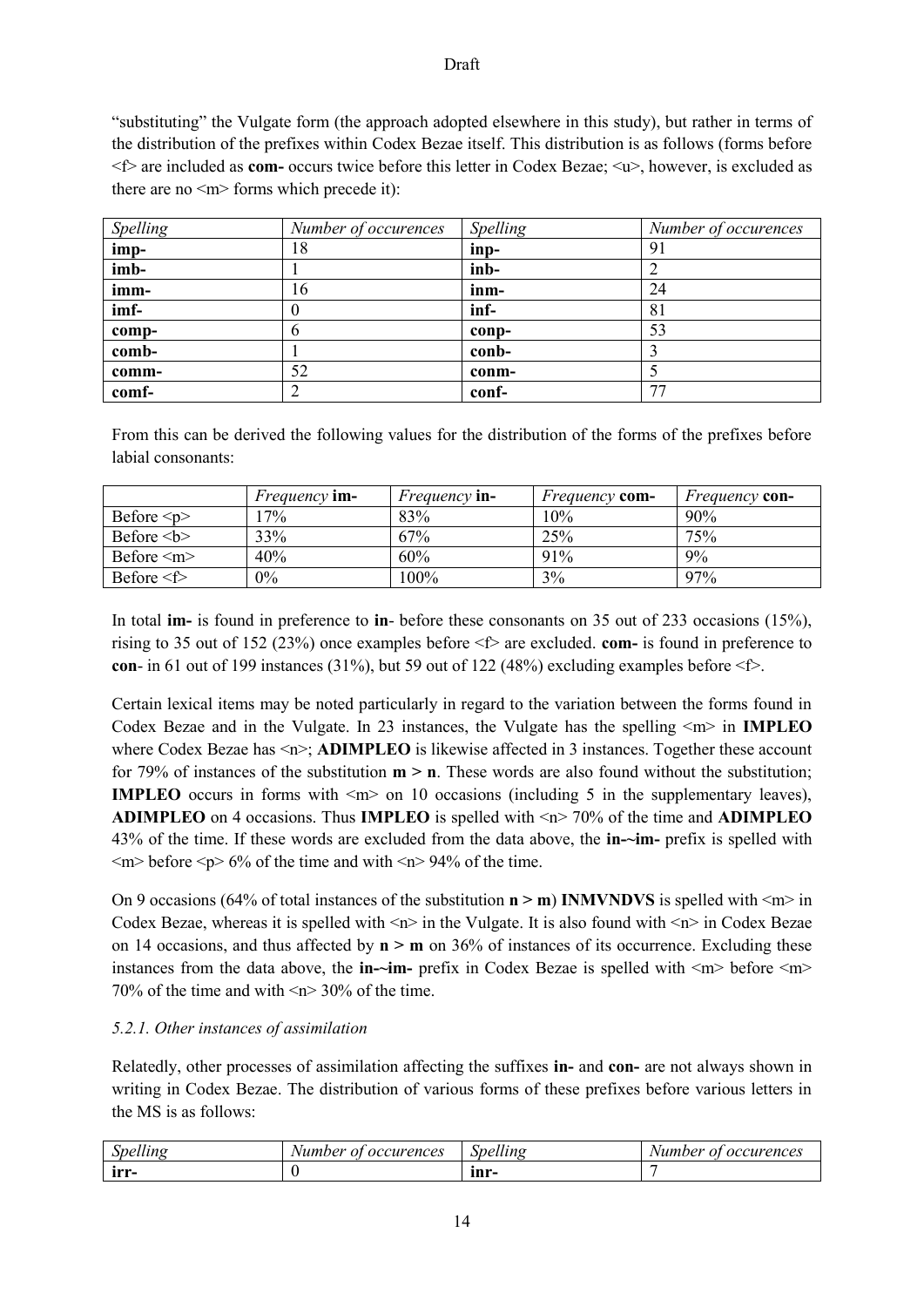| ill-  |    | -inl  |  |
|-------|----|-------|--|
| ign-  | 42 | ingn- |  |
| corr- | 26 | conr- |  |
| coll- |    | conl- |  |

## **5.3. Final consonants**

*5.3.1 <m> to <n> finally*

There are about 41 instances where Codex Bezae has  $\leq n$  in place of Vulgate final  $\leq m$ . There appear to be strong lexical effects and most of the forms affected are proper names. The affected forms are listed below, with figures giving the number of times they occur affected and unaffected:

|           | $\langle n \rangle$ spellings | $\langle m \rangle$ spellings | Frequency $m > n$ |
|-----------|-------------------------------|-------------------------------|-------------------|
| hieremiam |                               |                               | 67%               |
| iohannem  | 3 I                           |                               | 94%               |
| iudam     |                               |                               | 100%              |
| matthiam  |                               |                               | 100%              |
| quemquam  |                               |                               | 33%               |
| silam     |                               |                               | 50%               |

Final  $\langle$ am> is affected by this change in less than 1% of instances, final  $\langle$ em> in about 1%. No other sequences are affected in final position.

#### *5.3.2. <n> to <m> finally*

There are about 12 instances where Codex Bezae has  $\langle m \rangle$  in place of Vulgate final  $\langle n \rangle$ . Again, there appear to be strong lexical effects and most of the forms affected are proper names (of the 3 exceptions, 2 affect a loan word, **CORBAN**). The affected forms are listed below, with figures giving the number of times they occur affected and unaffected:

|            | $\langle m \rangle$ spellings | $\langle n \rangle$ spellings | Frequency $m > n$ |
|------------|-------------------------------|-------------------------------|-------------------|
| barabban   |                               |                               | 38%               |
| barnaban   |                               | O                             | 33%               |
| $chanaan7$ |                               |                               | 40%               |
| corban(an) |                               |                               | 100%              |
| forsitan   |                               |                               | 100%              |
| satanan    |                               |                               | 25%               |

Final  $\langle$ an $\rangle$ , the only affected sequence, undergoes this substitution in about 5% of instances.

## **5.4. Exceptional instances**

7 cases of **m > n** do not fall into the categories above.

2 of the 7 exceptional cases, like those affecting prefixes, occur before labial consonants. These are **emmanuhel** > **inmanuel** (Mt 1:23) and **promptus** > **pronptus** (Mt 26:41). There are about 312 examples of unchanged  $\langle mp \rangle$  in the text (including those affecting **(AD)IMPLEO**) and about 144

1

<sup>&</sup>lt;sup>6</sup> Only affected in supplementary leaves

<sup>7</sup> Also spelled **chanan**, **canan** in Codex Bezae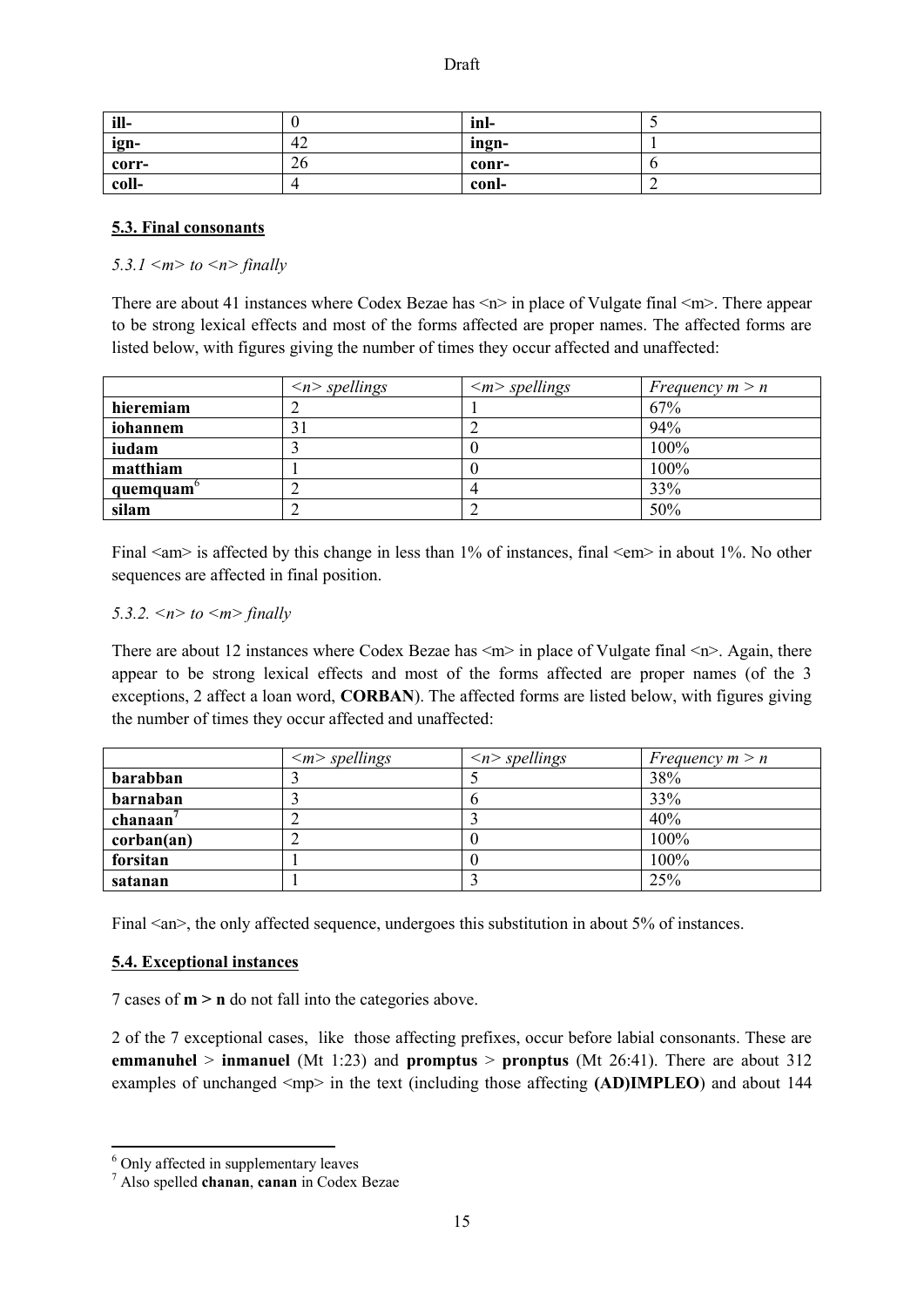examples of unchanged  $\leq$ mm>. Thus this substitution takes place before  $\leq$ p> in about 8% of possible instances (1% if the **(AD)IMPLEO** examples are not considered), and before <m> in about 2%.

There are also 5 other instances of **m > n**, affecting three different words. **quamdiu > quandiu** occurs twice; **quamdiu** does not occur in Codex Bezae. **quemquam** > **quenquan** also occurs twice; there are 4 examples of an <m> spelling (all of **quemquam**; none of \***quemquan**), and thus this word is affected in 33% of instances. There is also 1 example of **mamonae** > **manonae** (Lk  $16:13$ ) – **mamona** occurs twice but otherwise this word does not appear in the text.

There are 3 exceptional examples of **n > m**, all affecting [**identidem**] (> **idemtidem**). 2 of these occur in corrections. The spelling **identidem** occurs 4 times in Codex Bezae and this word is thus affected in 43% of instances.

# **6. Deletion and insertion of <h>**

## **6.1 Deletion of <h>**

There are around 77 examples of this change, of which 52 (68%) affect names.

9 of the instances affecting proper names and 19 of the remainder involve the loss of initial <h> (including **heliseo** > **leiseo** (Lk 4:27)). There are about 2102 instances of initial  $\langle \mathbf{h} \rangle$  in the MS; thus the letter is omitted initially in about 1% of instances.

The following table shows the effect of the following letter (always a vowel) on the deletion or retention of initial <h>:

| Following vowel | $\langle h \rangle$ deleted | $\langle h \rangle$ retained | Frequency of deletion |
|-----------------|-----------------------------|------------------------------|-----------------------|
| a               |                             | 603                          | Less than $1\%$       |
|                 |                             | 99                           | 3%                    |
|                 |                             | 365                          | $1\%$                 |
|                 |                             | 690                          | 2%                    |
| u               |                             | 17                           | $1\%$                 |
|                 |                             | 14                           | 18%                   |

There are 22 instances of **th > t**, all but one (**pythonem** > **phytonem** in Ac 16:16) affecting names. Unchanged  $\langle th \rangle$  occurs 347 times in the MS, and the sequence is therefore affected by this substitution in  $6\%$  of possible instances. The change is particularly common in the sequence  $\leq$  eth $>$ , which is affected in 12 out of 30 instances (40%). Names containing  $\leq$ eth $>$  which are affected are **NAZARETH**, **ELISABETH**, **BETHSAIDA** and **GETHSEMANI**. **GENNESARETH**, **SETH**, **BETHLEEM** and **BETHANIA** are not affected. See also section 13.15.

**ch > c** occurs in 6 instances, 4 affecting **SEPVLCHRVM**, 1 affecting the name **seruch** (Lk 3:35) and 1 affecting **[inchoauit]** (Ac 1:1). There are 154 examples of unchanged <ch> in the MS (excluding instances of  $c > ch$ ); thus this substitution occurs in about  $4\%$  of possible instances.

Loss of <h> happens 12 times before Vulgate word-final <el> (although in **samuhel > samul** (Ac 3.24) the <e> is also lost), all in names. There is also one example of this occurring before non-final  $\leq$ el>, where an inflectional suffix has been added, namely **danihelo > danihelum** (Mt 24:15). There are 82 examples of unaffected <hel> in the document (rate of <h> loss is therefore 14%); however in final position there are only 41 unaffected instances of this string of letters, of which all but one (**rachel** in Mt 2:18) occur in **israhel** or **istrahel**. In word-final position, therefore, <hel> is affected in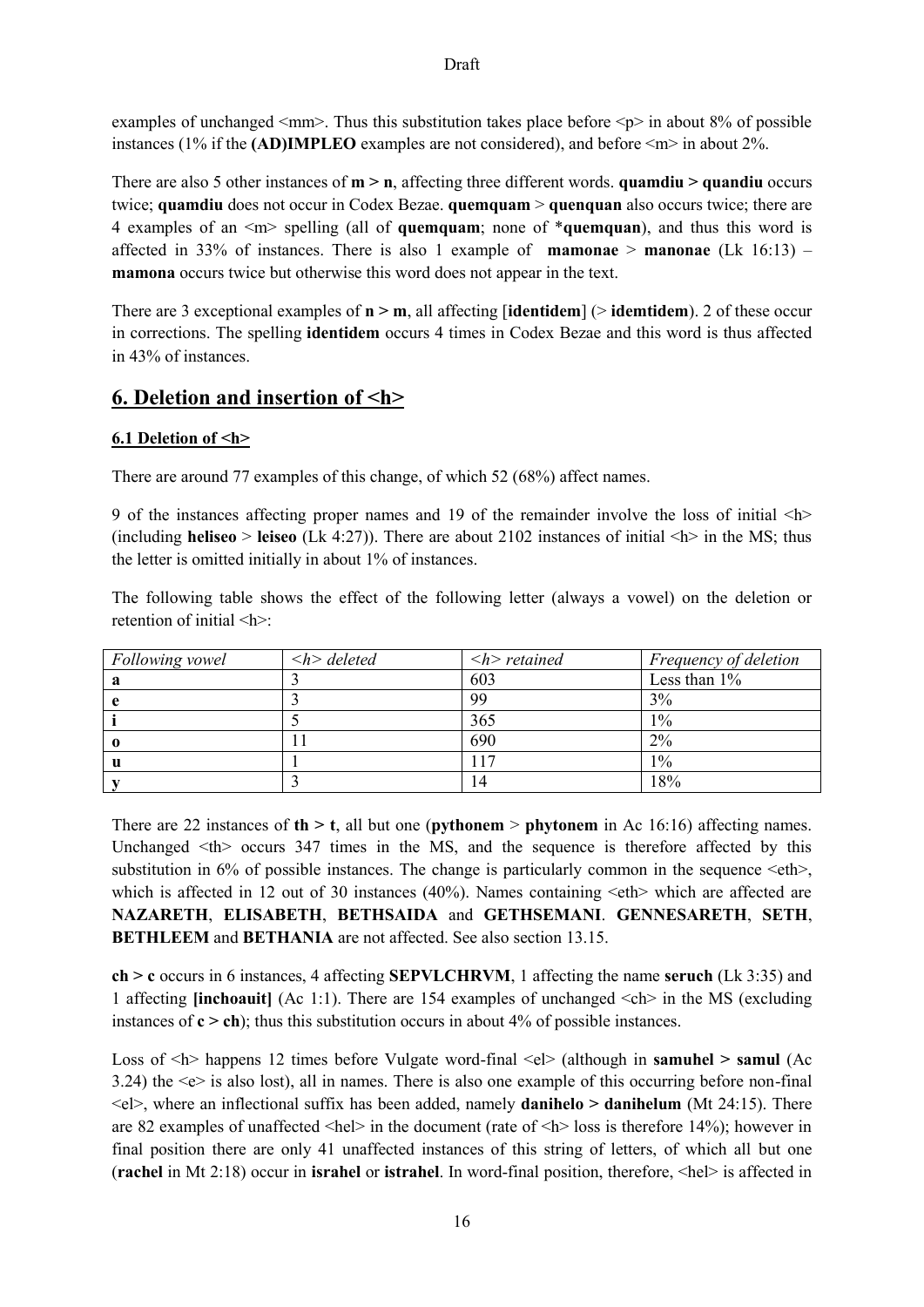# 23% of instances, rising to 92% once examples of **is(t)rahel** are excluded. All examples of loss of <h> before <el> occur after a vowel, and <h> is never retained in these positions except in **is(t)rahel**. <h> loss in **is(t)rahel** does not occur.

Of the remaining examples 5 affect forms of **ABRAHAM**, which is found spelled with  $\langle h \rangle$  on 36 occasions (and thus undergoes the substitution 12% of the time). There are also 2 examples of **iohanna** > **ioana** (Lk 8:03, 24:10) and 1 of **exhortabatur** > **exortabatur** (Ac 2:40).

Apart from **ABRAHAM**, the following lexemes are affected three or more times (**HORA** is affected 5 times as **hora** and once as **horam**, **SEPVLCHRVM** 3 times as **sepulchrum** and once as **sepulchra**; the other words are only affected in a single inflectional form):

| Word                    | $\langle h \rangle$ deleted | $\langle h \rangle$ retained | Frequency of deletion |
|-------------------------|-----------------------------|------------------------------|-----------------------|
| <b>HORA</b>             |                             | 96                           | 6%                    |
| <b>SEPVLCHRVM</b>       |                             |                              | 67%                   |
| elisabeth               |                             |                              | 100%                  |
| hiericho <sup>8</sup>   |                             |                              | 80%                   |
| nazareth                |                             |                              | 67%                   |
| salithihel <sup>9</sup> |                             |                              | 100%                  |

There do not seem to be any strong effects of the morphological form used on the frequency of  $\langle h \rangle$ deletion in declinable words.

Deletion of  $\leq h$  never affects inflectional endings.

# **6.2. Insertion of <h>**

There are about 26 instances of an additional  $\langle h \rangle$  being inserted into a word, of which 17 (65%) affect names.

Two environments predominate with regards to this insertion. It occurs 10 times initially and 11 times after  $\langle \cos \theta \rangle$ , although this is only a tiny fraction (significantly less than 0.1%) of the number of times these environments occur. Initially it is most common before  $\leq e$ , accounting for 7 instances, 6 of which occur before  $\langle \rangle$  – this means that before initial  $\langle e \rangle$  insertion of  $\langle h \rangle$  occurs in about 9% of instances. There are no other clear trends regarding phonological or graphological environment.

Vulgate **exortum** (Mk 4:5) and **exorta** (Mt 13:5) are spelled as **exhortum** and **exhorta** in Codex Bezae, although the -<xh>- spelling also occurs in the Vulgate. The various forms of **EXORIOR** are spelled with  $\langle h \rangle$  9 times in Codex Bezae (69%) and without  $\langle h \rangle$  4 times (31%).

There is also 1 case of **tarsum > tharso** (Ac 11:25) and 2 of  $\leq h$  insertion after  $\leq p$  in **philippi** > **philipphi** (Mk 8:27) and **pythonem** > **phytonem** (Ac 16:16).

No lexical item is affected more than by  $\langle h \rangle$  insertion on more than two occasions. It does not affect inflectional endings.

# **7. Variation between <f> and <ph>**

# **7.1. <f> for Vulgate <ph>**

 8 First <h> lost in all instances

<sup>9</sup> Second <h> lost in all instances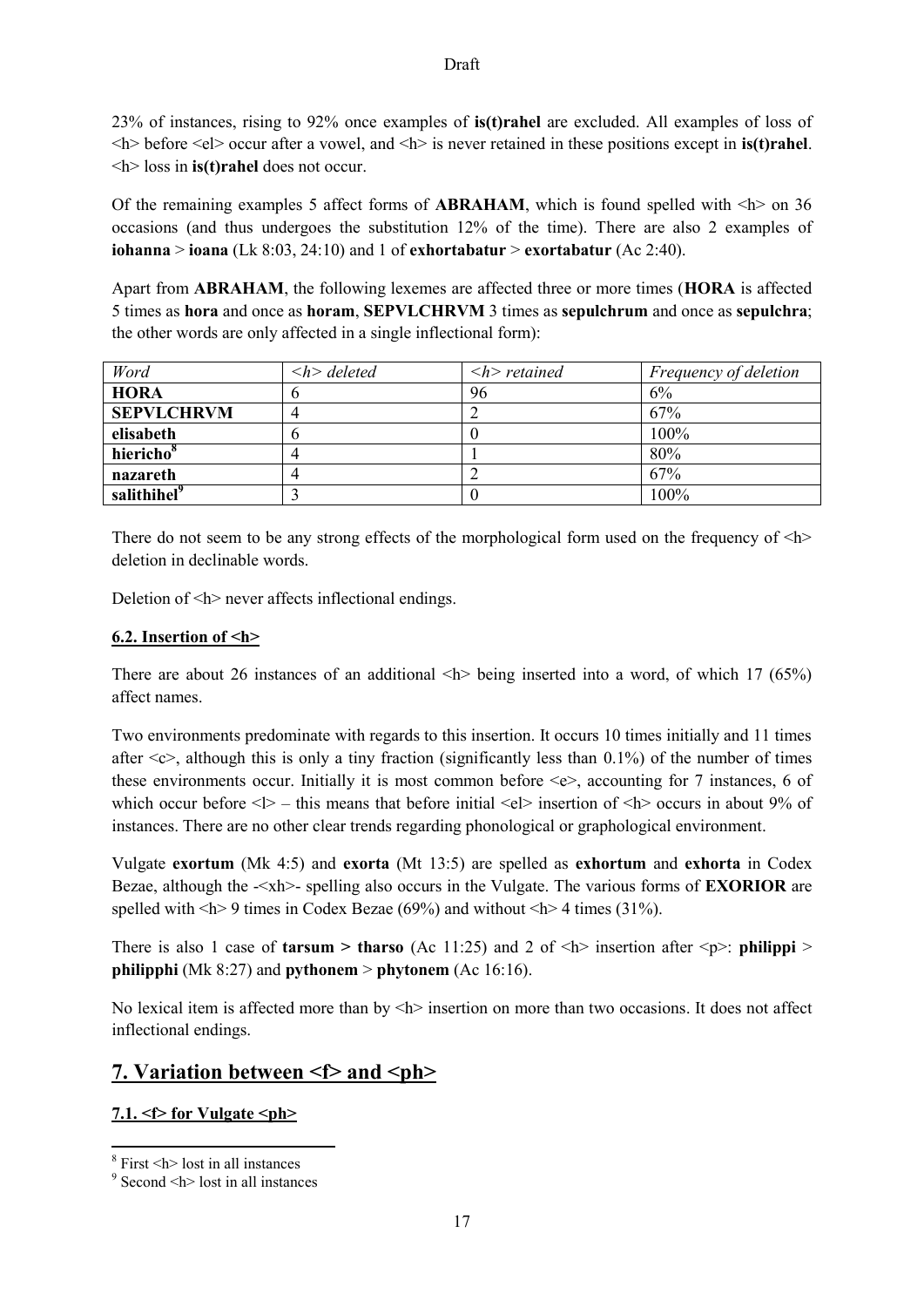This substitution occurs about 70 times. 26 (37%) of the affected words are personal names.

The following words are affected by the substitution more than 3 times:

|                                | Affected | Unaffected | Frequency |
|--------------------------------|----------|------------|-----------|
| alphei <sup>10</sup>           |          |            | 43%       |
| caiaphas <sup>11</sup>         |          |            | 60%       |
| capharnaum                     | 12       |            | 100%      |
| <b>PHARISAEVS</b>              |          | 65         | 14%       |
| <b>PROPHETA<sup>12</sup></b> , | 27       | 89         | 23%       |
| <b>PROPHETO</b>                |          |            |           |

Between them these words make up 80% of instances of this substitution.

#### **7.2. <ph> for Vulgate <f>**

There are about 13 instances of this change. Only 3 words are affected more than once:

- **GAZOFILACIVM** appears 5 times with  $\langle \text{ph} \rangle$  and never with  $\langle \text{ft} \rangle$ .
- The name **bethfage** appears twice as **betphage** (Mt 21:1, Lk 19:29), and does not appear with any other spelling.
- The name **frygiam** appears once as **phrygiam** (Ac 18:23) and once as **phygiam** (Ac 16:6). It also appears once with an  $\leq f$  spelling.

Between them these words account for 85% of instances of this change. The remaining examples are:

- **cofinos** > **cophinos** (Jn 6:13)
- **orfanos** > **orphanos** (Jn 14:18)
- **foenicen** > **phoenicen** (Ac 11:19)
- **•** saffira > sapphira  $(Ac 5:1)$

Note especially the change **ff > pph** in **saffira** and the corresponding countersubstitution **pph** > **ff** in **eppheta** > **effecta** (Mk 7:34).

# **8. Variation between <t> and <d>**

## **8.1. <d> for Vulgate <t>**

There are about 55 examples of this substitution. In all but 8 instances (including 5 examples of **quotquot** > **quodquod** where both instances of  $\leq t$  are affected – these are each counted as 2 instances of the substitution) it occurs in final position.

This substitution shows clear lexical conditioning. Five words – **at**, **caput**, **quot**, **quotquot** and **reliquit** – make up 40 (73%) of examples of the substitution; there is also one affected example of **dereliquit**. These words are affected by the substitution as follows:

| $\alpha$ | $\sim$ $\sim$<br>$\alpha$<br>'na<br>тес<br>manecieg | $\overline{\phantom{a}}$<br>$-$<br>enc<br>,,,,,<br>$\sim$<br>___<br>$\sim$ |
|----------|-----------------------------------------------------|----------------------------------------------------------------------------|
|          |                                                     |                                                                            |

<sup>10</sup> Also spelled **alphaei** in Codex Bezae.

**.** 

<sup>&</sup>lt;sup>11</sup> This word is spelled without the second  $\le a$  in Codex Bezae. There are also 5 unaffected instances of the lexeme with different inflectional endings.

<sup>&</sup>lt;sup>12</sup> Includes instance of **PSEUDOPROPHETA**, 1 affected and 5 unaffected.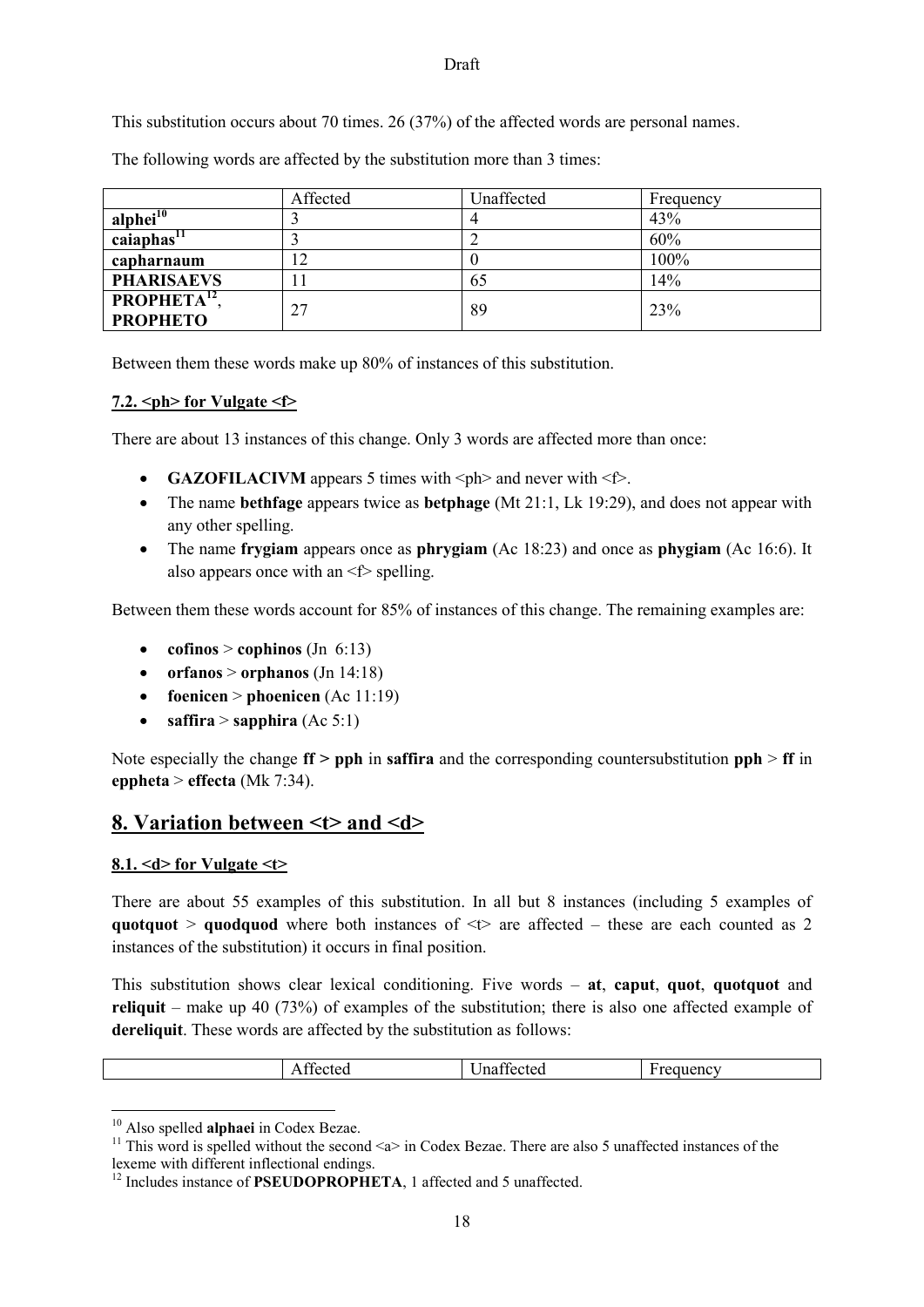| at                   | 20 |    | 87%  |
|----------------------|----|----|------|
| caput                |    | ∠⊥ | 19%  |
| quot                 |    |    | 100% |
| quotquot             |    |    | 100% |
| reliquit, dereliquit |    |    | 100% |

No other word is affected by the substitution more than twice. **et** > **ad** occurs 2 times (Lk 11:7 and 22:10 ); there are 3650 instances of unaffected **et** in the MS. The following substitutions also occur, in addition to those already mentioned:

- **arfaxat** > **arphaxad** (Lk 3:36) (personal name)
- [**adpropisat**] > **adpropisad** (Lk 19:41)
- **•** dentibus > dendibus  $(Ac 7:54)$
- $\bullet$  **dimittit** > **dimidtit** (Lk 16:18)
- $[$ **emet** $]$  > **emed** (Lk 22:36)
- **e**  $\text{esset} > \text{essed (Lk 7:06)}$
- **tacerent** > **dacerent** (Mt 20:31)

#### **8.2. <t> for Vulgate <d>**

Not counting numerous examples of **aput** for Vulgate **apud**, there are about 8 examples of this substitution. It always occurs in final position. **dauid** > **dauit** (personal name) occurs in 4 out of 44 occurrences of the word (9%). **istud** > **istut** and **heliud** > **heliut** each occur in 2 out of 3 occurrences of these words. There is also 1 instance of  $ad > at$  (Mt 17:14) and 1 of **aliud** >  $aliud$  (Mk 4:4).

# 9. Variation between <e> and <i>

## **9.1. <e> for Vulgate <i>**

## *9.1.1. Introduction*

1

Several apparent instances of this substitution may have a purely morphological explanation: a different form from the same paradigm has been used, with only a slight but not particularly great, e.g. nominative plural -**es** for nominative singular -**is**, or future -**et** for present -**it**. It is not always easy to judge whether an instance of **i** > **e** is best judged as phonological or morphological, however. Several examples, such of the those of the types above, are not covered here; in other instances, where a possible morphological explanation seems however particularly unlikely, these forms have been retained for analysis. This latter category comprises 9 instances where **-es**  (nominative/accusative/vocative plural) has been used in place of genitive singular **-is**, and 1 example where **diabole** (vocative singular) is used for **diaboli** (genitive singular) (Ac  $13:10$ )<sup>13</sup>. All words are included in instances where the form resulting from the substitution is not part of the standard paradigm.

This considered, there are in total 55 instances of this substitution which have been included in the analysis which follows. There are around 44000 occurrences of the letter  $\langle i \rangle$  in D, so the substitution only affects around 0.1% of possible instances.

## *9.1.2. Phonological/graphological factors*

<sup>&</sup>lt;sup>13</sup> Though note that in fact a morphological explanation for this is not utterly implausible, as **diabol-** follows a word in the vocative (**fili**), which could have led to some sort of psychological interference.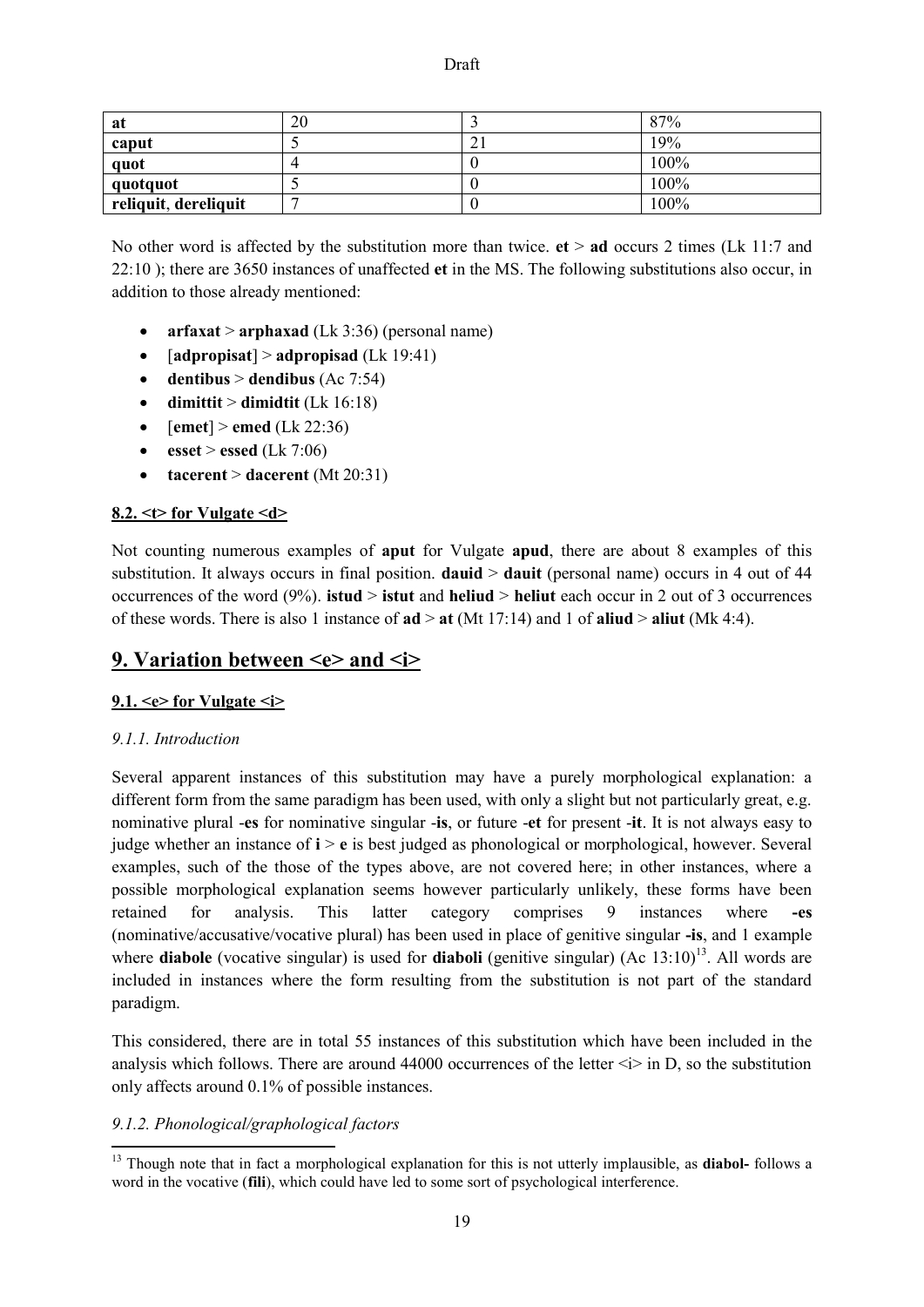There is a possibility that the following environments may slightly favour the substitution:

- Between  $\leq d$  and  $\leq d$ <sup>14</sup>, where  $\leq i$  is changed in 7 out of 119 possible instances (6%).
- Between  $\leq d$  and  $\leq m$ . where  $\leq i$  is changed in 4 out of 149 possible instances (3%).
- Between  $\leq$  and  $\leq$  where  $\leq$  is changed in 8 out of 113 possible instances (7%) (all substitutions occur in **osteum**).
- Between  $\leq n$  and  $\leq s$ , where  $\leq i$  is changed in 4 out of 544 possible instances (1%).

The substitution occurs, affecting the first  $\langle i \rangle$ , in 5 out of 52 instances of the sequence  $\langle \text{did} \rangle$  (10%). This may have a morphological motivation; see section 9.1.3 below.

This substitution never occurs word-initially.

35 (70%) of the affected words contain at least one other instance of <e>. 22 (46%) contain at least one other instance of  $\langle i \rangle$ . There are about 44000 instances of each of  $\langle e \rangle$  or  $\langle i \rangle$  in the manuscript as a whole and the average length of words undergoing this change is about eight letters; the following equation suggests both the likelihood of a random sequence of seven letters containing  $\leq e$  and that of a random sequence of seven letters containing  $\langle i \rangle$ :

$$
P_7 = 1 - \left(1 - \frac{44000}{388000}\right)^7 = 57\%
$$

Thus the change is possibly slightly more likely in the presence of another  $\leq e$  in the same word, and slightly less likely in the presence of another  $\langle i \rangle$ .

## *9.1.3. Morphological factors*

8 of the substitutions occur in words beginning with **con-** (assimilated in two instances to **col-**). There are around 686 words containing this prefix, including forms where it has undergone phonological assimilation. As there are about 44000 occurrences of <i> in 75000 words, it can be estimated that about 58% of words contain this letter; thus the number of words containing both **col**- and  $\langle i \rangle$  can be estimated at about 398. Thus around 2% of such words are subject to the change.

There are several cases, about 38% of the total, where there exists some sort of alternation between -**e**and -**i**- in different morphological forms, which may be a causal factor. (Those those instances not included here on the grounds that the alternation is *primarily* morphological rather than phonological could also be categorised here.) The bulk of these are instances where **-es** is used in place of -**is**, where **-es** does exist as part of the paradigm with a distinct function; the case of **diabole** used for **diaboli**  mentioned above is also an example.

A number of further examples affect verbs. The spelling **confidete** for **confidite** (Mk 6:50) may be influenced by in the introduction the second conjugation thematic vowel **-e-** where the third conjugation (to which **CONFIDO** standardly belongs) uses -**i**-. **CONFIDO** does not occur with thematic -**i**- in D.The spelling **accipit** for **accepit** may be influenced by other forms of the verb which have a stem **accip**- (Jn 21:13) (note that spellings in **accep-** do occur 68 times, those in **accepi**- 31 on occasions).

Likewise, the substitution affects three verbs which have perfect stems formed with **-id**, in forms which employ this stem: **credidistis** > **crededistis** (Mk 11:31, Mt 21:25), **crediderunt** > **credederunt**

**<sup>.</sup>** <sup>14</sup> Here and in the following examples, the first letter precedes the affected  $\langle i \rangle$ ; the second follows it.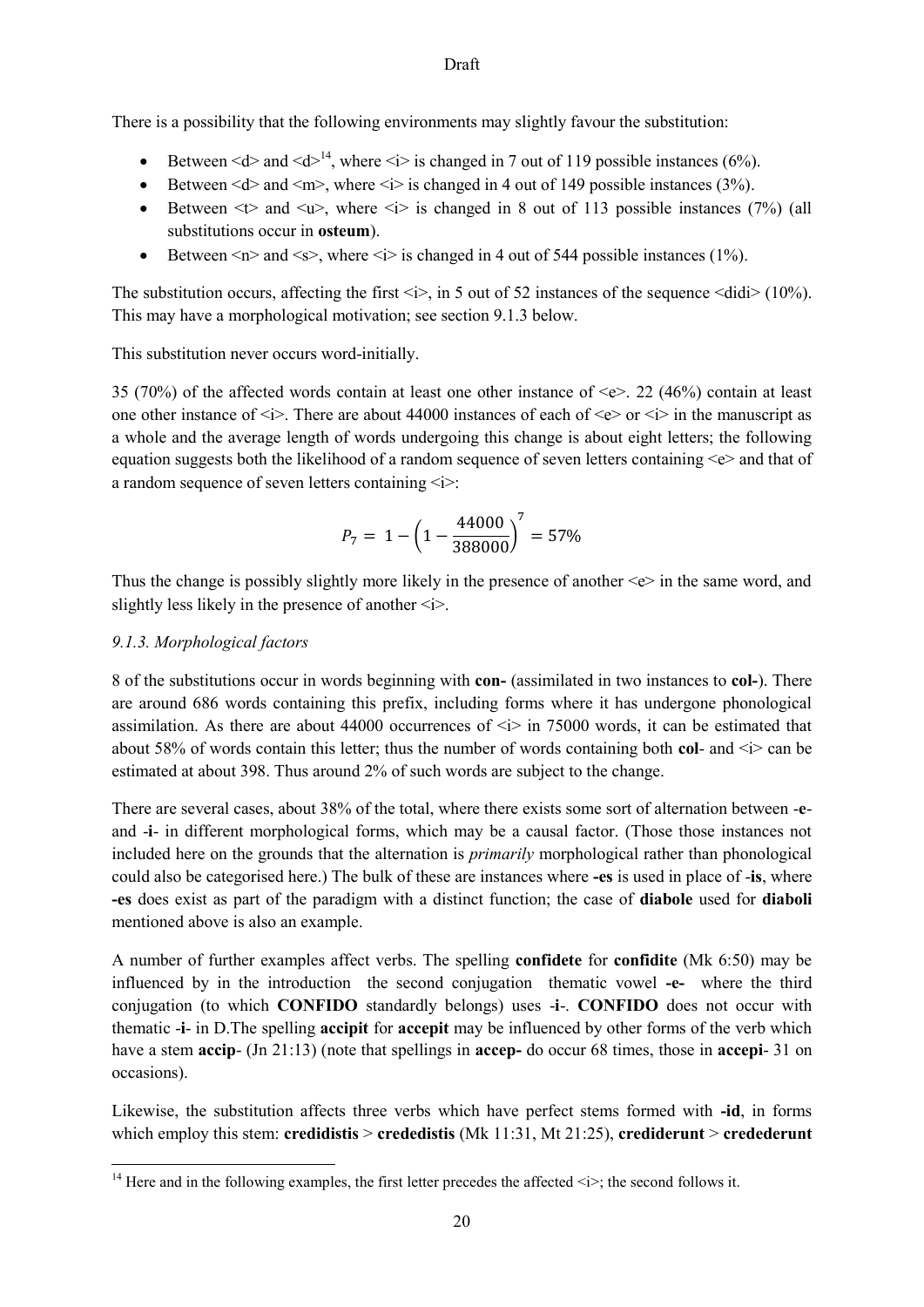(Ac 17:13) and **tradidistis** > **tradedistis** (Mk 7:13), as well as **uendidit** > **uindedit** (Mt 13:46) where the root is affected. Forms in **credid-** are affected therefore in 3 out of 56 possible instances (5%); forms in **credidi-** in 2 out of 18 possible instances (11%). Forms in **tradid-** are affected therefore in 1 out of 32 possible instances (3%); forms in **tradidi-** in 1 out of 23 possible instances (4%). Forms in **uendidi**- are affected in 1 out of 2 instances (50%); **uendid-** does not otherwise occur.

## **9.2. <i> for Vulgate <e>**

## *9.2.1. Introduction*

As in section 9.1 above, several apparent instances of this substitution have not been covered on the grounds that the differences may be easily accounted for morphologically: such as the use of a present for a future (e.g. **dicetis** > **dicitis** in Lk 22:11), a plural for a singular in the same case (e.g. **menses** > **mensis** in Jn 4.34), or an dative for an accusative after **in** (e.g. **mare** > **mari** in Mt 13:47), and others. Examples of datives being used for ablatives (e.g. **agente** > **agenti** in Lk 15:10) have also not been considered, on the grounds that for many nouns, and in the plural, these cases are not distinct, which could be a non-phonological factor in their confusion.

The following examples of this substitution could be construed as morphological in nature, but have not been analysed as such here, as the change in meaning resulting from the use of a different form of the same paradigm is considered too great, even in some instances going to the extent of rendering the sentence nonsensical:

- 3 uses of a passive for an active infinitive form: **egere** > **egeri** (Lk 15:14), **murmurare** > **murmurari** (Jn 6:43), **seruare** > **serbari** (Ac 15:5). (Other instances, where the change in meaning seems less significant, have not been analysed here, e.g. **transplantare** > **transplantari** in Lk 17:6.)
- The use of **cognosceres** (2ps. imperfect active subjunctive) for **cognosceris** (2ps. present passive indicative) in Ac 22:14
- The use of **iohanis** (genitive) for **iohannes** (nominative) in Ac 3:1, and **ihhannis** for **iohannis** in Ac  $1.13$ .
- The use of **orationis** (genitive singular) for **orationes** (nominative plural) in Ac 10:4.

These considerations made, there are around 28 instances of this substitution which have been analysed here. The substitution affects less than  $0.1\%$  of occurrences of the letter  $\leq \geq$ .

# *9.2.2. Phonological/graphological factors*

There is a possibility that the following environments may slightly favour the substitution:

- Between  $\leq m$  and  $\leq s$ , where  $\leq e$  is changed in 2 out of 25 possible instances (8%).
- Between  $\leq s$  and  $\leq s$ , where  $\leq e$  is changed in 3 out of 58 possible instances (5%) (all substitutions occur in **praeses**).
- After  $\langle 0 \rangle$ , where  $\langle e \rangle$  is changed in 2 out of 104 possible instances (2%).
- Between  $\leq o$  and  $\leq p$ , where  $\leq e$  is changed in 2 out of 62 possible instances (3%).
- Between  $\leq$  > and  $\leq$  n>, where  $\leq$  > is changed in 2 out of 90 possible instances (2%) (initially <len> is affected in 2 out of 7 instances, or 29%).
- Between  $\leq d$  and  $\leq s$ , where  $\leq e$  is changed in 3 out of 258 possible instances (1%).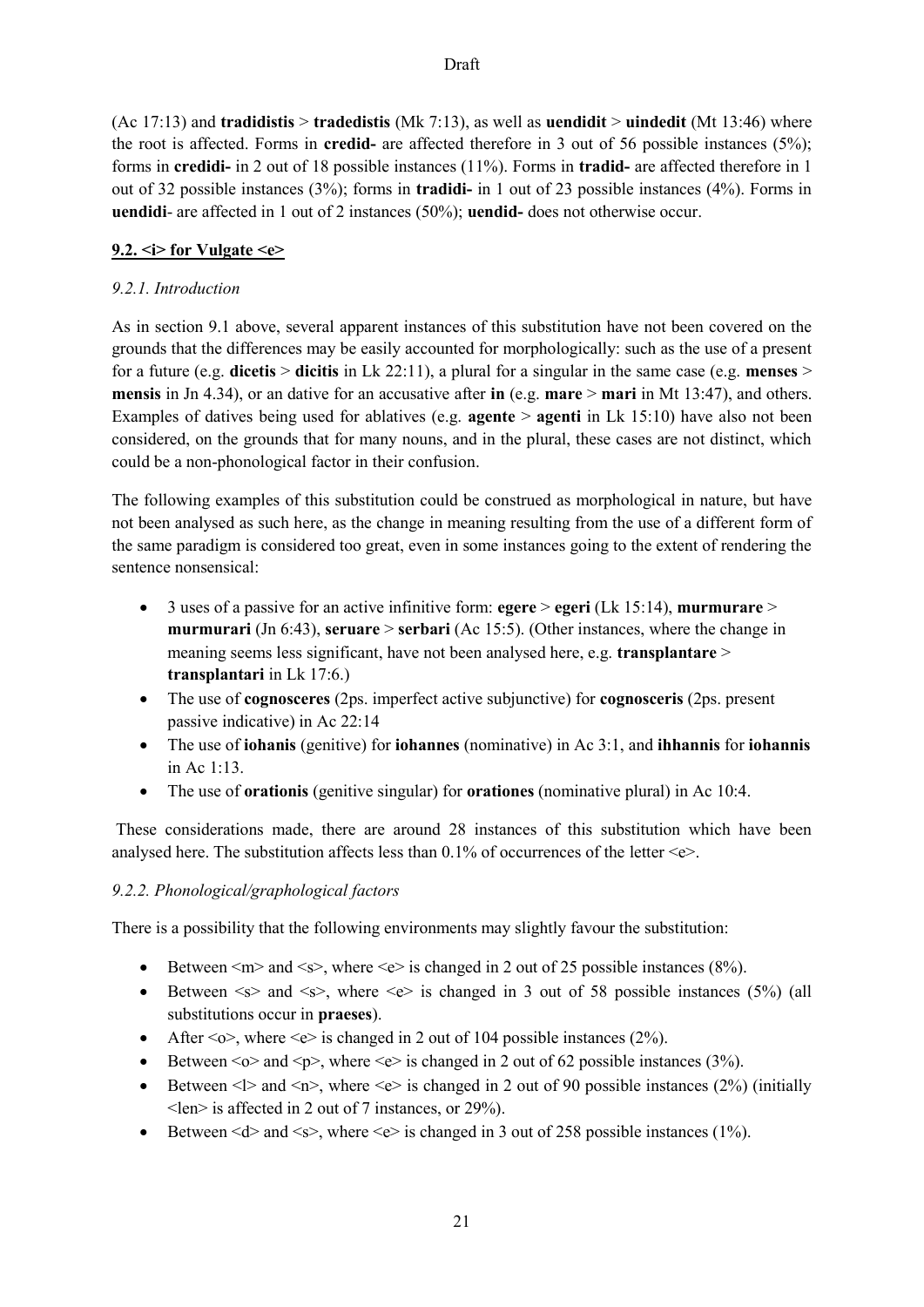17 (21%) of words undergoing this substitution contain at least one other instance of  $\leq e$ . 12 (43%) contain at least one other  $\leq i$ . Based on the figures produced by the equations in section 9.1.2, this suggests the presence of these letters, and particularly of  $\leq e$ , makes this substitution less likely.

# *9.2.3. Other factors*

The substitution affects inflectional endings in 15 instances (54%), excluding those possible instances not considered for the reasons given above. This includes 7 instances affecting -**es** (the only nominal ending affected; including 3 instances affecting **praeses**) and 3 affecting **-re**. Affected on 1 occasion each are -**edit**, -**eres**, -**ete** and -**eunt**. It does not seem to be the case that a significant proportion of any of these endings is affected by this substitution.

The prefix **de-** is affected 4 times, in three words: **DESPONSATVS** (twice), **destruit** and **deuastabat**. **DEVASTO** does not occur elsewhere in the MS; **DESPONSATVS** only occurs on one other occasion. **DESTRVO**, however, occurs 8 times with unchanged <e>.

Only 1 lexeme (**praeses > praesis**) is affected three times by this substitution; no words are affected by it more than three times. The spelling **praeses** does not occur in D.

The only proper names affected by this substitution are **iohannes** (in Ac 1:13 and 3:1) and **caesareae**  (in Mt 16:13).

# **10. Insertion of <n>**

There are about 29 instances of this change, not including instances of **n > nn** (for which see section 4.1.2). These include 14 instances where  $\langle n \rangle$  is inserted before  $\langle s \rangle$ ; in all but 1 of these the preceding vowel is  $\ll$  (in the exception, **congregas** > **congregans** (Mt 25:24), it is  $\ll$  a >). However, only about 1% of instances of final <es> are affected. 5 of these changes occur before final <s>; 3 of those 5 affect verbal inflectional endings. **THESAVRVS** (> **thensaur-**) is affected 9 times and does not occur in Codex Bezae without <n>.

Other instances of the insertion occur in **ignorabant** > **ingnorabant** (Mk 14:40), **nouum** > **nonuum** (Mk 2:21), **praegnatibus** > **praegnantibus** (Mk 3:17) and **regum** > **regnum** (Mt 11:8). It may be notable that 3 of these forms contain another instance of  $\langle n \rangle$ . Overall, 9 out of 29 of the words undergoing this change (31%) contain another  $\langle n \rangle$ , but this does not appear to be significant.

# **11. Variation between <e> and <a>**

# **11.1. <a> for Vulgate <e>**

Since these letters frequently occur in morphological endings where their alternation represents different parts of the same paradigm, often with only a small change of meaning (e.g. 3ps. present indicative **-at** vs. subjunctive **-et** in the first conjugation), a number of apparent examples of the substitution **e > a** can be assigned to morphological factors. About 30 require separate treatment.

Only about 9 out of 30 (30%) of words undergoing this change contain another instance of the letter  $\leq e$ . The average length of words undergoing this change is about eight letters; thus the equation from section 9.1.2 which estimate the random chance of the letter  $\ll$  in a sequence of 7 letters as 57% can be reutilised. This figure is significantly higher than the actual rate of occurrence of  $\ll\gg$  in the affected words, suggesting the presence of this letter may inhibit the substitution. There does not seem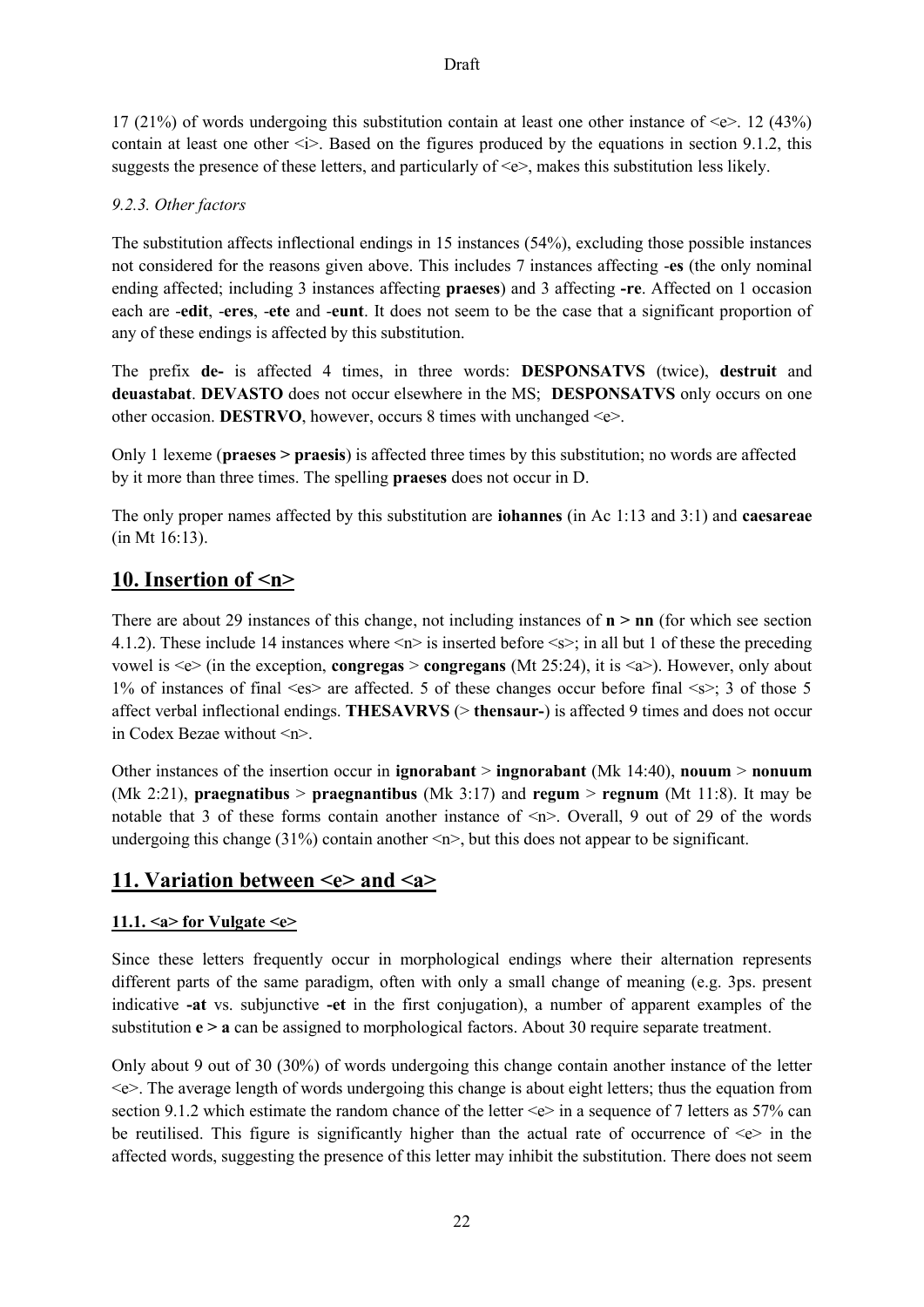to be any other strong evidence that this change may be conditioned by the phonological/graphological environment.

The change affects morphological endings in 10 instances (33%), excluding those not here considered; 5 of these affect proper names, where final **-e** is changed to **-a**. In 4 of the remaining instances, the resulting ending is one which, although not usual with the word in question, does exist in other conjugations or declensions.

Four lexemes, two of which are related, account for 40% of the instances of this change considered here. These are **DISPERGO** (which is found 5 times as **disparg-**), **IEIVNIVM** and **IEIVNO** (found 4 times as **iaiun-**, the nominal and the verbal forms being affected twice each), and **et** (found as **at**  once and **ad** twice). **DISPERGO** is never found with <e> in the root; however the root **ieiun-** occurs with this spelling on 14 occasions (11 times as a verb and 3 times as a noun). There are 3650 unaffected instances of **et**. Thus **DISPERGO** is affected by the change in 100% of instances, √**iaiun**in 22% (**IEIVNIVM** in 40% and **IEIVNO** in 15%), and **et** in 0.1%.

This substitution affects proper names in 8 instances, or 27% of the total.

#### **11.2. <e> for Vulgate <a>**

Nearly all examples of this substitution can be assigned to morphological factors.

# **12. Deletion and insertion of <m>**

The majority of instances of these common changes can be attributed to the confusion of the ablative and accusative cases, e.g. acc. **iustitiam** > abl. **iustitia** (Mt 5:10), abl. **monte** > acc. **montem** (Lk 8:32). This can also occur where the difference between the two cases is dependent on more than presence or absence of final -**m**, e.g. acc. **desertum** > abl. **deserto** (Mk 1:12), abl. **mensibus** > acc. **menses** (Lk 1:24). When affecting morphological endings, the change does not typically produce forms that are not part of the same paradigm. Potential changes affecting other cases, such as loss of  **m** in genitive plurals, do not occur; neither does this change generally affect verbal inflections. Thus in most cases this change can be seen as primarily morphological rather than phonological in character, and hence not treated here, although the presence of a phonological factor (historical loss of final /m/) cannot be denied.

A small number of instances of these changes cannot be readily attributed to morphological factors. **nequam** > **nequa** occurs twice (Mt 18:32, 25:26); there is also 1 instance in the MS of unchanged **nequam**. **mnas > nas** occurs twice (Lk 19:16, 19:24); there is 1 unaffected instance of **mnas** and 2 of **mna**. Initial  $\leq mn$  does not otherwise occur.

There are also 4 cases where  $\langle m \rangle$  is lost before  $\langle pt \rangle$  (**temptantes**  $>$  **teptantes** in Mt 19.03, **temptatis** > **teptatis** in Mt 22:18, **temptare** > **teptare** in Ac 5:09 and **adsumpto** > **adsupto** in Ac 12:25). There are 45 instances of unaffected  $\langle \text{mp+}\rangle$ , hence this change occurs in about 8% of instances. Forms containing **tempt**- are affected in 3 out of 32 cases (9%).

There is also 1 instance where  $\leq m$  is inserted in this position ([**uoluptatem**]  $>$  **uolumptatem** in Ac 20:27); as there are 465 instances of  $\leq pt$  occurring without preceding  $\leq m$ , this change is not particularly general.

The other instances of these changes are: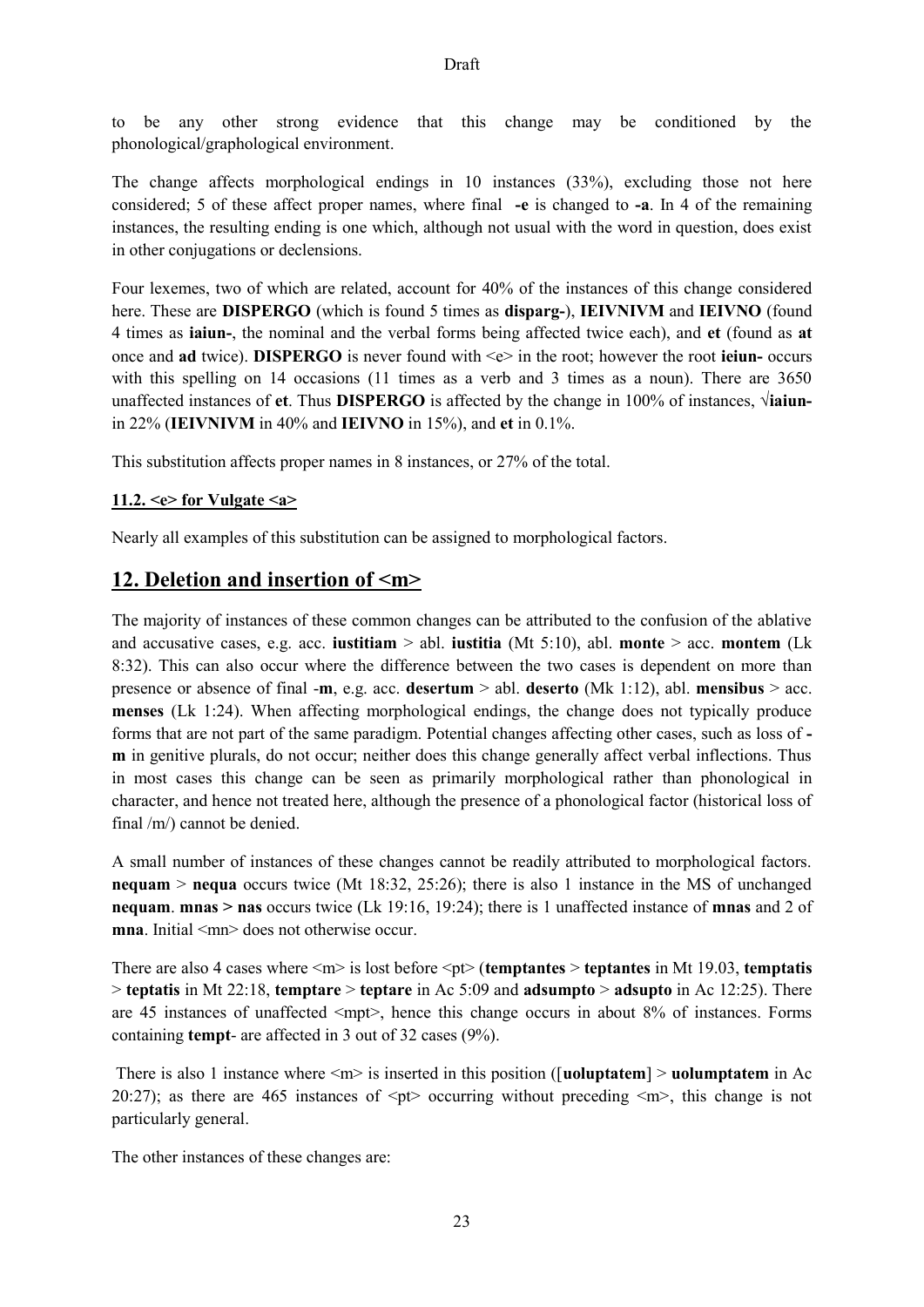- **•**  $sequence > sequence(mt 19:21)$
- **quamcumque** > **quacumque** (Lk 10:10)
- **manus**  $>$  **manums** (Jn 7:44)

# **13. Other changes**

# **13.1. <oy> for Vulgate <o>**

The insertion of  $\langle v \rangle$  after  $\langle \circ \rangle$  is a common change, occurring 41 times; however, it only affects one word, **MOSES**, in its various forms. This name is only spelled once without  $\langle \psi \rangle$  (in Luke 24:27), and is therefore affected in 98% of instances.

# **13.2. <str> for Vulgate <sr>**

There are 34 instances of this change, affecting only **israhel** (29 times) and **israhelitae** (5 times). **israhel** occurs without  $\leq$  10 times and **israhelitae** never; thus they are affected in 74% and 100% of instances respectively.

There are 18 occurrences of unaffected  $\langle srs \rangle$ ; over all words, therefore, this change therefore occurs 65% of the time. Apart from in **israhel(itae)**, this sequence of letters only occurs in **DISRUMPO** times), in the name **asron** (twice) and in **resrespondit** (Mk 7:28), an erroneous spelling of **respondit**.

## **13.3. <c> for Vulgate <qu> or <que>**

Vulgate **neque** is often spelled **nec** in Codex Bezae, and occasionally vice versa. Codex Bezae has about 66 instances of **neque** and 43 of **nec**.

There are about 8 further examples of  $qu > c$ . 6 of these occur before  $\langle u \rangle$ ; the sequence  $\langle quu \rangle$  only occurs once in the MS and is thus affected in 86% of instances. **INIQVVS** is affected 3 times; twice in the form **iniquus > inicus** (both in Lk 16:10) and once as **iniquo > inico** (Lk 16:11). This adjective occurs with the <qu> spelling on 18 occasions and is thus affected in 14% of instances.

The only other instance of this substitution (**aquilam** > **acylam** in Ac 18:2) affects a personal name.

## **13.4. <o> for Vulgate <a>**

There are about 17 examples of this alternation, of which 8 affect forms of **NAZARENVS** (> **nazoren-**) and 6 affect forms of **SALOMON**  $(>$  **solomon-**). **SALOMON** occurs with the  $\le a$ spelling on 1 occasion, **NAZARENVS** on 4 (3 of which are in the supplementary leaves). Note that **NAZARETH** is always spelled with  $\leq a$ .

There does not appear to be any significant patterning to the remaining 3 examples

## **13.5. Deletion of <a>**

The letter <a> is deleted on about 14 occasions. 7 of these affect the name **CAIAPHAS**, where the second <a> is deleted; the letter is never retained in this word in this position. **CLAVSVM** is spelled **clus**- on all 4 occasions on which it occurs. The remaining 3 instances of this change all also involve deletion of  $\langle a \rangle$  before  $\langle u \rangle$ , twice in initial position, but overall less than 1% of instances of  $\langle au \rangle$  are affected both initially and elsewhere.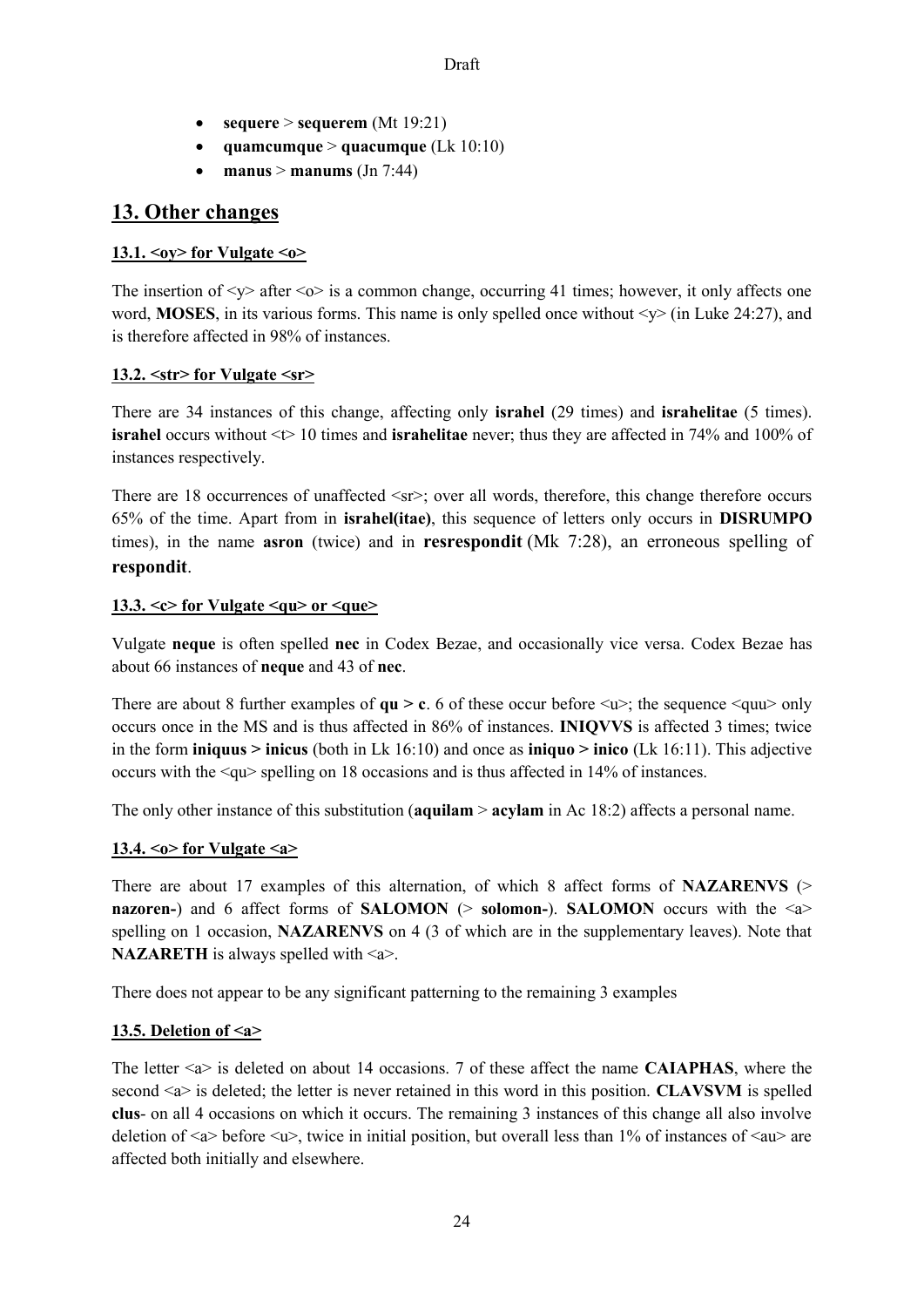#### 13.6.  $\leq$  > for Vulgate  $\leq$  >

There are about 14 examples of  $\leq i$  being written  $\leq i$  >. All but 3 affect names and all but 2 occur initially.  $\leq i$  > does not otherwise occur.

#### 13.7.  $\langle y \rangle$  for Vulgate  $\langle i \rangle$

There are 14 examples of this change, 5 affecting **GAZOFILACIVM** (> **gazophylaci**-) and 3 affecting **PAMPHILIA** ( $>$ **pamphili**-). Neither occurs with the  $\leq i$  spelling at any point in the MS.

The remaining examples affect only names. None is affected more than once.

#### 13.8.  $\leq$  > for Vulgate  $\leq$ u $\geq$

There are about 14 examples of this change, 11 of which affect forms of **MONVMENTVM** (> **moniment-**), which occurs 34 times with the  $\langle u \rangle$  spelling and is therefore affected in 24% of instances. Of the remaining three examples, two affect adjective endings in **-us**.

#### **13.9. Deletion of <e>**

There are about 16 examples of this change, excluding those with a simple morphological explanation (e.g. confusion of cases) and about 8 instances where  $\leq e$  is deleted along with a preceding consonant. However, 2 of the changes which have been included here affect the inflectional endings of personal names: **iudae** > **iuda** (Lk 3:33) and **mathusalae** > **mathulala** (Lk 3:37, corrected to **mathusala**). The spelling **iudae** occurs twice, **mathusalae** (or **mathulalae**) never.

**quae > qua** (Mk 12:44) has also been counted here, as the morphological forms which have been confused (accusative neuter plural and ablative feminine singular: the relative clause is headed by **omnia**) are felt distinct enough that a purely graphological/phonological explanation is more likely. There are two other instances of the deletion occurring finally: **audite > audit** (Mt 13:18) **me > m** (Lk 22:37). Overall, however, both **quae** and **me** are affected in less than 1% of instances; **audite** in only 1 instance out of 9.

<e> deletion occurs initially twice: **eam** > **am** (Mk 6:26) and **eum** > **um** (Mt 9:19). The change affects about 1% of instances of **eam** and 0.1% of instances of **eum**. Other forms of the pronoun are not affected.

**nubes** > **nubs** occurs twice (Mk 9:6, Lk 9:34); there are 3 instances of unaffected **nubes**.

## **13.10. Insertion of <s>**

There are about 12 instances where  $\leq$  is inserted into a word. 4 of these affect instances of **DIMITTO** ( $>$  **dismi**-), which however occurs unaffected around 107 times (and is thus only affected in 4%). The remainder consist of 5 instances where  $\le$  is added to the end of a word (although these could be considered purely morphological in nature, the resultant change in meaning has been considered too great) and 2 where  $\leq s$  is inserted before  $\leq t$ , but no further strong patterns are particularly obvious.

## **13.11. <o> for Vulgate <u>**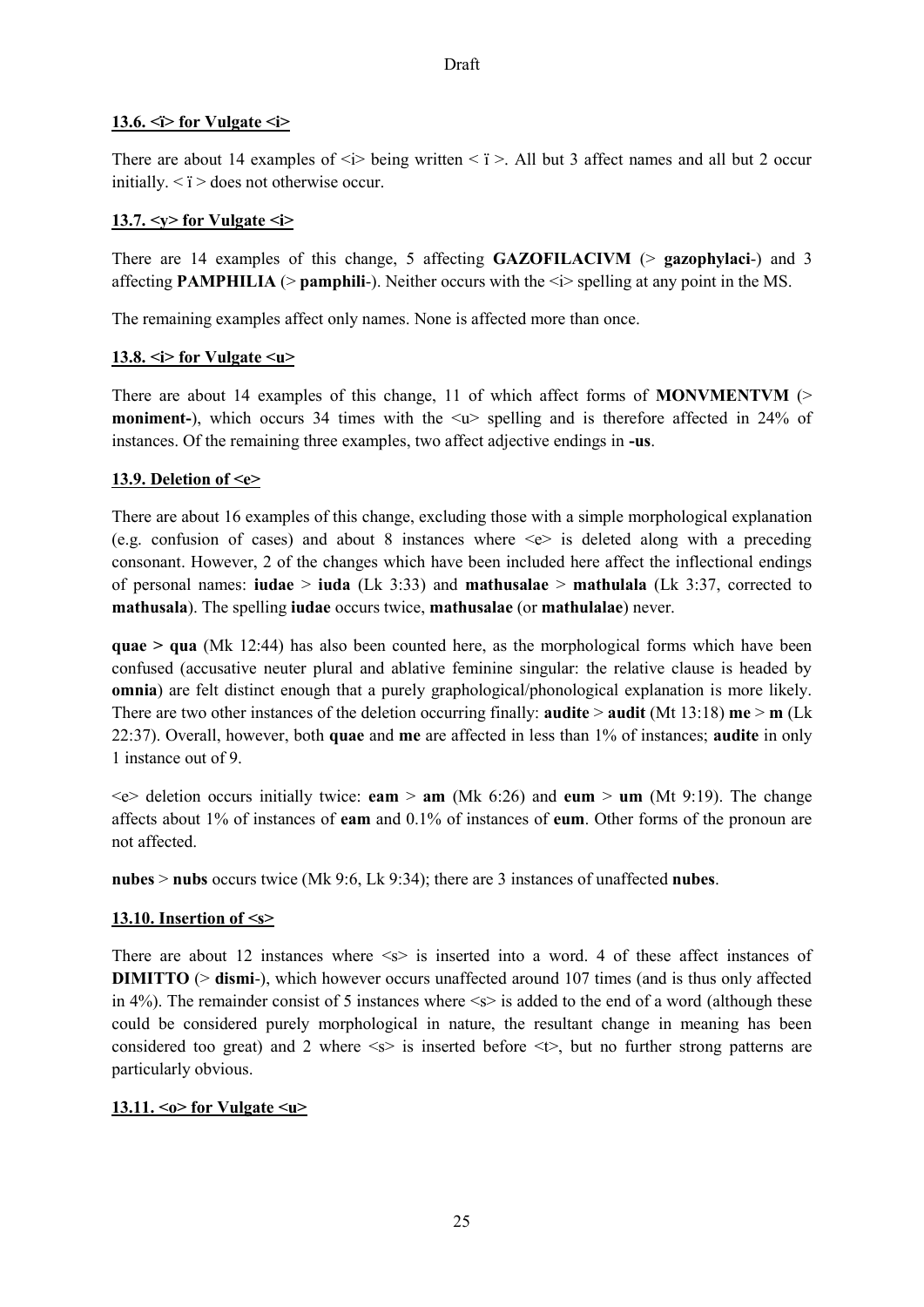There are about 12 instances of this change. 5 affect forms containing **fructu-**, where the second <u> is affected; this form occurs without the substitution on 33 occasions (including 26 instances of **fructum**), and in thus affected in 13% of instances (42% excluding instances of **fructum**).

## **13.12. Deletion of <c>**

There are about 17 instances of  $\ll$  deletion. 9 affect forms of **ZACCHARIAS**, which occurs only once with the  $-\text{cch}$  -spelling.

Stone (1946) writes that this change occurs "frequently" in **SANCTVS**; in fact it occurs in 4 out of 21 instances of **sanctus** and 1 out of 5 instances of **sancta**, and is absent in other forms of the adjective.

## **13.13. Deletion of <t>**

There are about 11 instances of this change. In 8 of these, one form of a verbal paradigm is erroneously spelt the same as another form. There is one other example affecting a verbal form where the resulting spelling is not part of the standard paradigm, namely **habebat** > **habeba** (Mt 13:05).

[**auscultate**] > **ausculate** (Ac 2:14) is the only instance of <t> deletion in non-final position. Overall, however, less than 0.01% of instances of final  $\leq$  are omitted.

# **13.14. Deletion of <n>**

There are about 9 instances of  $\langle n \rangle$  deletion, excluding some cases where there is the possibility of a morphological explanation (e.g. singular **dicebat** for plural **dicebant**). Excluding **Aenon** > **Aeno** (Jn 3:23), a proper noun, the change occurs only before consonants: 4 times before  $\leq$ s>, twice before  $\leq$ t> and twice before  $\langle c \rangle$ . However, no more than 1% of instances of each of the clusters  $\langle ns \rangle$ ,  $\langle nt \rangle$  and  $<$ nc $>$  are affected overall in the MS. No further patterns to the deletion are readily apparent.

## **13.15. <d> for Vulgate <th>**

This change occurs 9 times, all affecting names containing -**eth**. **nazareth** and **elisabeth** are each affected 3 times, **bethsaida** twice, and **gennesareth** once. Names containing -**eth** which are not affected are **GETHSEMANI**, **SETH**, **BETHLEEM** and **BETHANIA**.

## **13.16. <u> for Vulgate <o>**

There are about 9 examples of this substitution, of which all but one (**theodas** > **theudas** (Ac 5:36), a personal name) occur immediately adjacent to either <r> or <l>. From the point of view of the text as a whole, however, only 0.2% of instances of  $\leq o$  in these positions are affected (similarly small frequencies are also found when the individual sequences  $\langle \text{or} \rangle$ ,  $\langle \text{or} \rangle$ ,  $\langle \text{do} \rangle$  are considered, including when initial and final instances of these sequences are discounted).

## **13.17. Insertion of <i>**

There are about 8 instances of this change. 5 involve the insertion of  $\leq i$  immediately before or after another vowel and 2 take place initially before a consonant, but no other patterns are obvious.

## **13.18. Deletion of <s>**

There are about 11 examples of this change, disregarding those which have a simple morphological explanation and those where  $\leq s$  deleted as part of a longer sequence of letters. 6 affect  $\leq s$  in final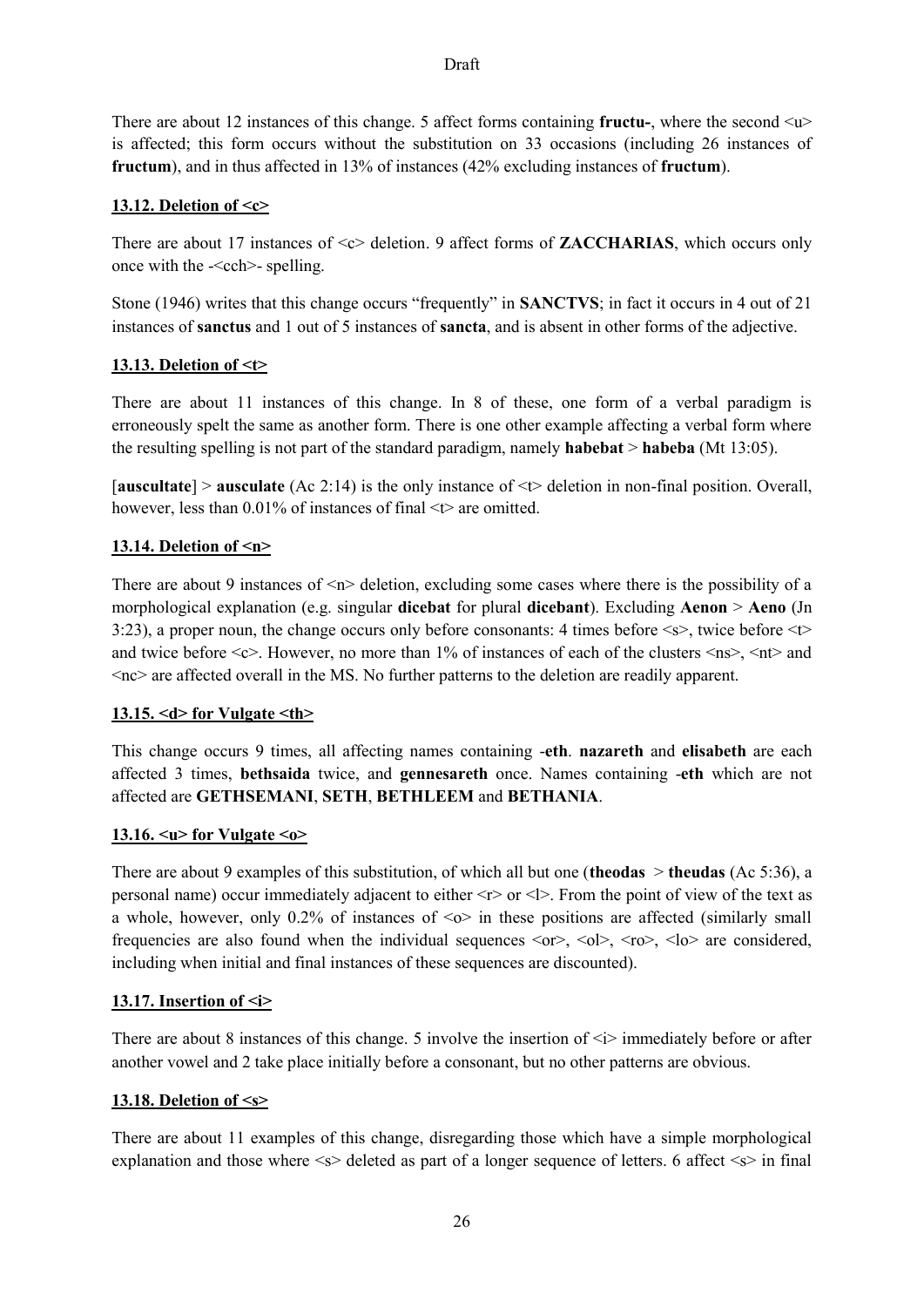position (final  $\leq$  > survives in the MS in over 13000 instances). There are 3 examples of **xs** > **x**; 16% of instances of this sequence are affected by this change. There are also 2 examples of a verb's **-re**  form being used in place of its **-res** form (**audires > audire** and **uideres > uidere** (both Ac 22:14)) and 2 of **iudas > iuda** (Mt 26:25 and John 13:2) but otherwise no clear patterning to the change.

## 13.19. Deletion of</u> <u>

There are about 8 instances of this change, excluding examples where -**iit** is written in place of -**iuit** in verbal endings. In 3 examples the deletion takes place between  $\langle$ ng $\rangle$  and a vowel; there are 73 examples where this does not occur so the rate of deletion is 4% (the change never occurs more than once before any individual vowel, so it is probably not worth giving the rate of change on the basis of the following vowel letter). In 3 it occurs before final **-um**; it is retained in this position in 164 instances so the rate of deletion is 2%.

#### **13.20. Insertion of <t>**

This change occurs 7 times, in 5 after  $\langle i \rangle$  (creating verb forms which resemble other verb forms but which have been judged not to count as "morphological" changes in these instances). It happens finally 6 times and initially once.

#### **13.21. <o> for Vulgate <au>**

5 out of 6 instances of **CLAVDUS** are spelled **clod-**. The exception, **claudorum** in Jn 5:3, is the only time the word appears inflected -**orum**.

#### **13.22. <l> for Vulgate <b>**

Codex Bezae has **beelzebul** for all 6 instances of Vulgate **beelzebub**.

## **13.23. Deletion of <i>**

This change occurs 6 times; in 4 the deleted  $\langle i \rangle$  is immediately before or after a vowel. The frequency of deletion in these environments is still very low, however, and no clear patterning to the deletion is apparent.

#### **13.24. Deletion of <o>**

This change occurs 6 times. 3 times, twice in corrections, **filio** is spelled **fili** (unchanged **filio** occurs 9 times). Jesus's Aramaic words on the cross given in the Vulgate as **heloi heloi** (Mk 15:34) are spelled **heli heli** in Codex Bezae. There is also 1 case of **operor** > **peror** (Jn 5:17).

## **13.25. <p> for Vulgate <b>**

This substitution occurs 5 times. 3 affect **obtulerunt**, which occurs with  $\langle b \rangle$  on 4 occasions and is thus affected in 43% (there are also 5 instances of the verb in other forms, all of which contain  $\langle b \rangle$ ). Including these examples and also **subtus**  $>$  **suptus** (Lk 8:16), the sequence  $<$  bt $>$  is affected in 4 out of 27 instances (15%) and <btu> in 4 out of 17 (24%). There is also 1 example of **piscibus** > **piscipus** (Jn 6:11).

## **13.26. <d> for Vulgate <c>**